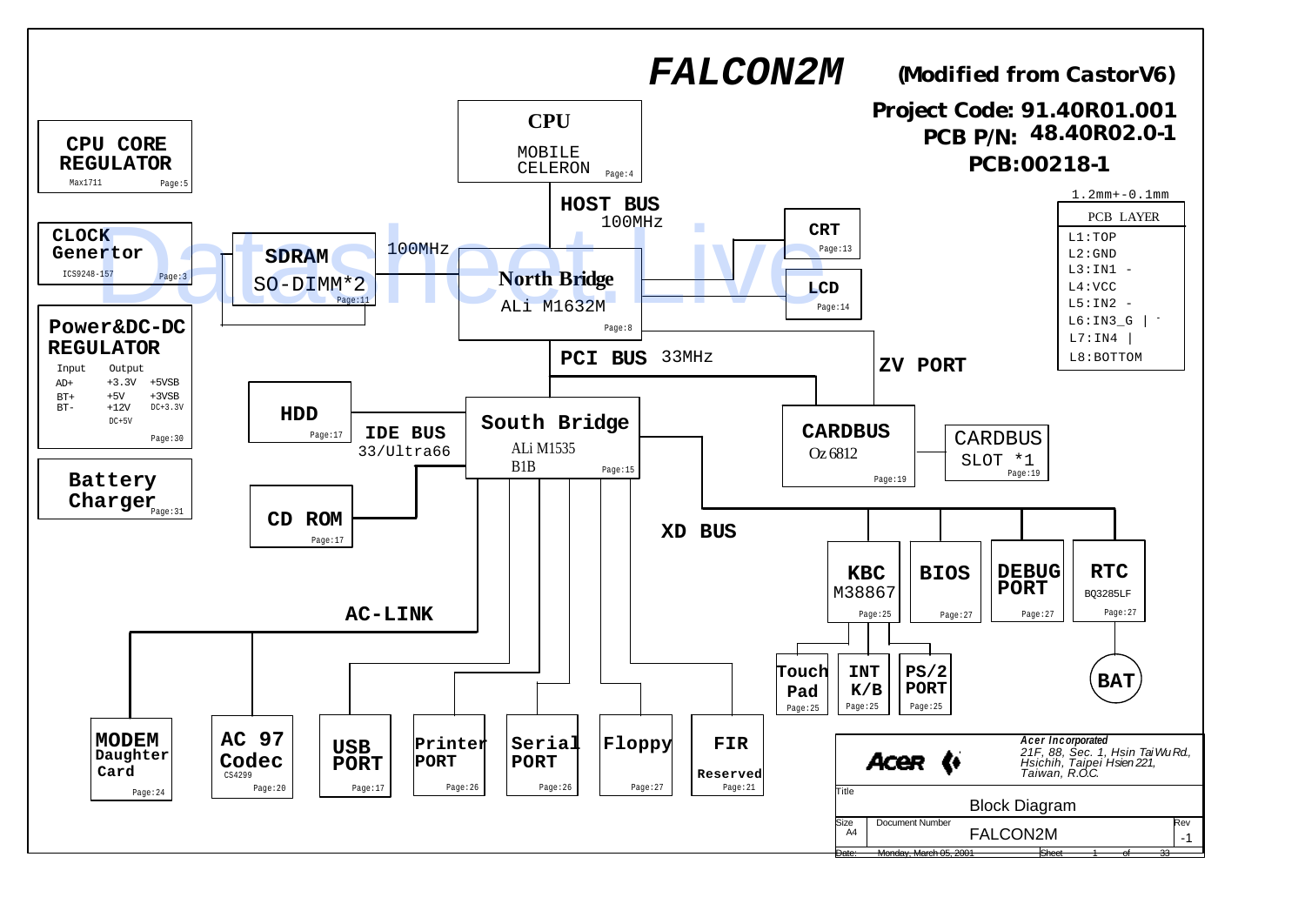SA SB

1. Modify Net error a.CPU I/O deculping cap. b.COM\_RI#\_5RSM & PME#\_5RSM c.AC\_SDATA\_IN1 & ENSN#\_3RSM d.SB +3VSB e.HDD PID13,14

## 2.Add U34

3.Change CardBus controllor from Ti 1410 to Oz 6812 Dummy R88

4.TC23 100uF/TC7 150uF

5.Del U24

6.Del CPU & DC/DC Gaps

7. Add XC? for IBM HDD -0.3V undershut voltage

8.Modify the USB circuit for cost-down

9.Change BC437 from 560 to 3300 pF for CRT jitter

10.Reserve TXC1 for CD-ROM undershut

11. SB for CD\_ROM pop noise

12.SB Del remainder BLL circuits

|                | <b>Acer</b>            | <b>Acer Incorporated</b><br>21F, 88, Sec. 1, Hsin Tai Wu Rd,<br>Hsichih, Taipei Hsien 221,<br>Taiwan, R.O.C. |  |  |  |  |  |  |  |  |
|----------------|------------------------|--------------------------------------------------------------------------------------------------------------|--|--|--|--|--|--|--|--|
| Tile.          |                        |                                                                                                              |  |  |  |  |  |  |  |  |
|                | Rev History            |                                                                                                              |  |  |  |  |  |  |  |  |
| Size           | Document Number        | Rev                                                                                                          |  |  |  |  |  |  |  |  |
| A <sub>3</sub> | <b>FALCON2M</b>        |                                                                                                              |  |  |  |  |  |  |  |  |
| Date:          | hursdav. March 08.2001 | 23<br>Sheet                                                                                                  |  |  |  |  |  |  |  |  |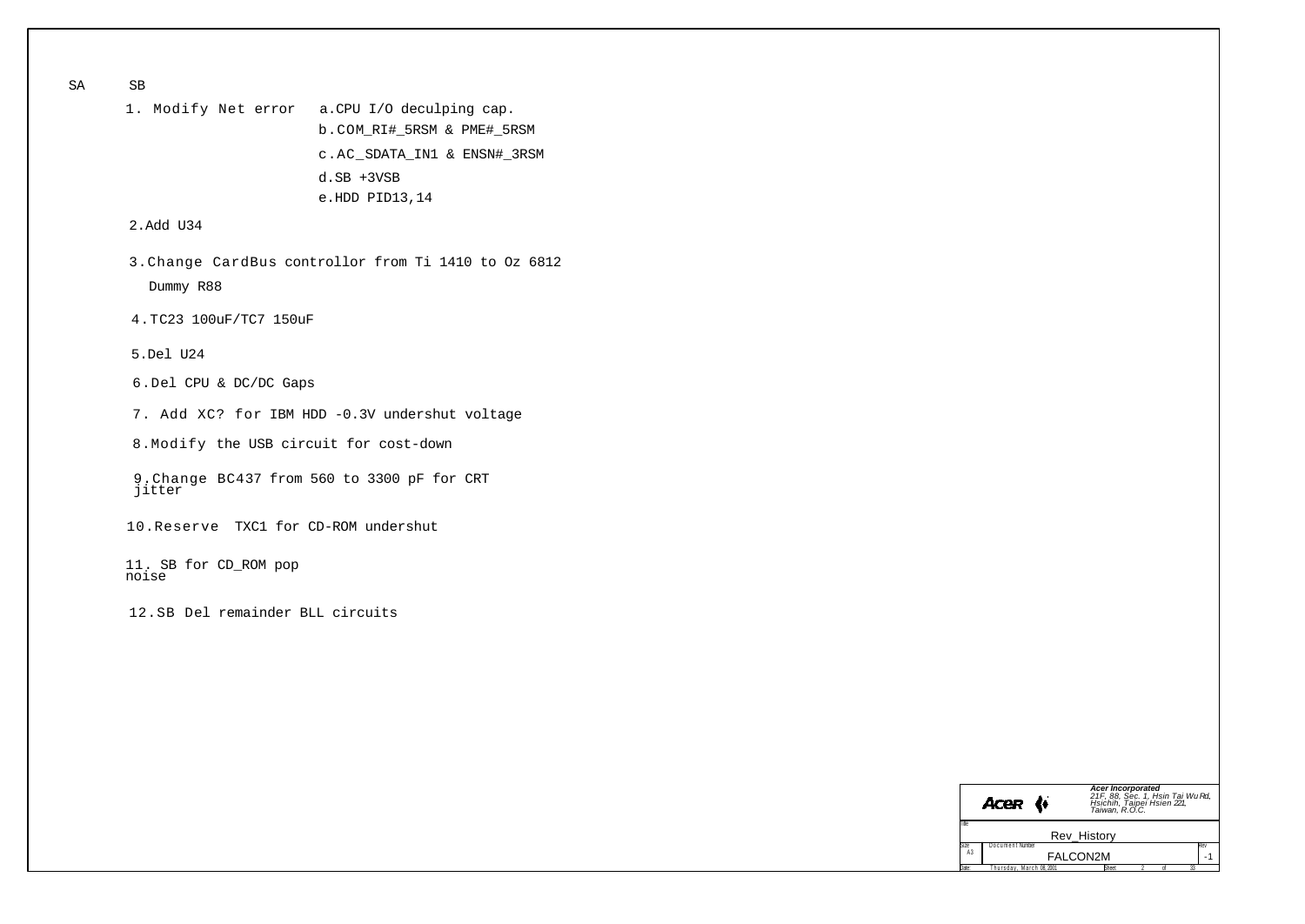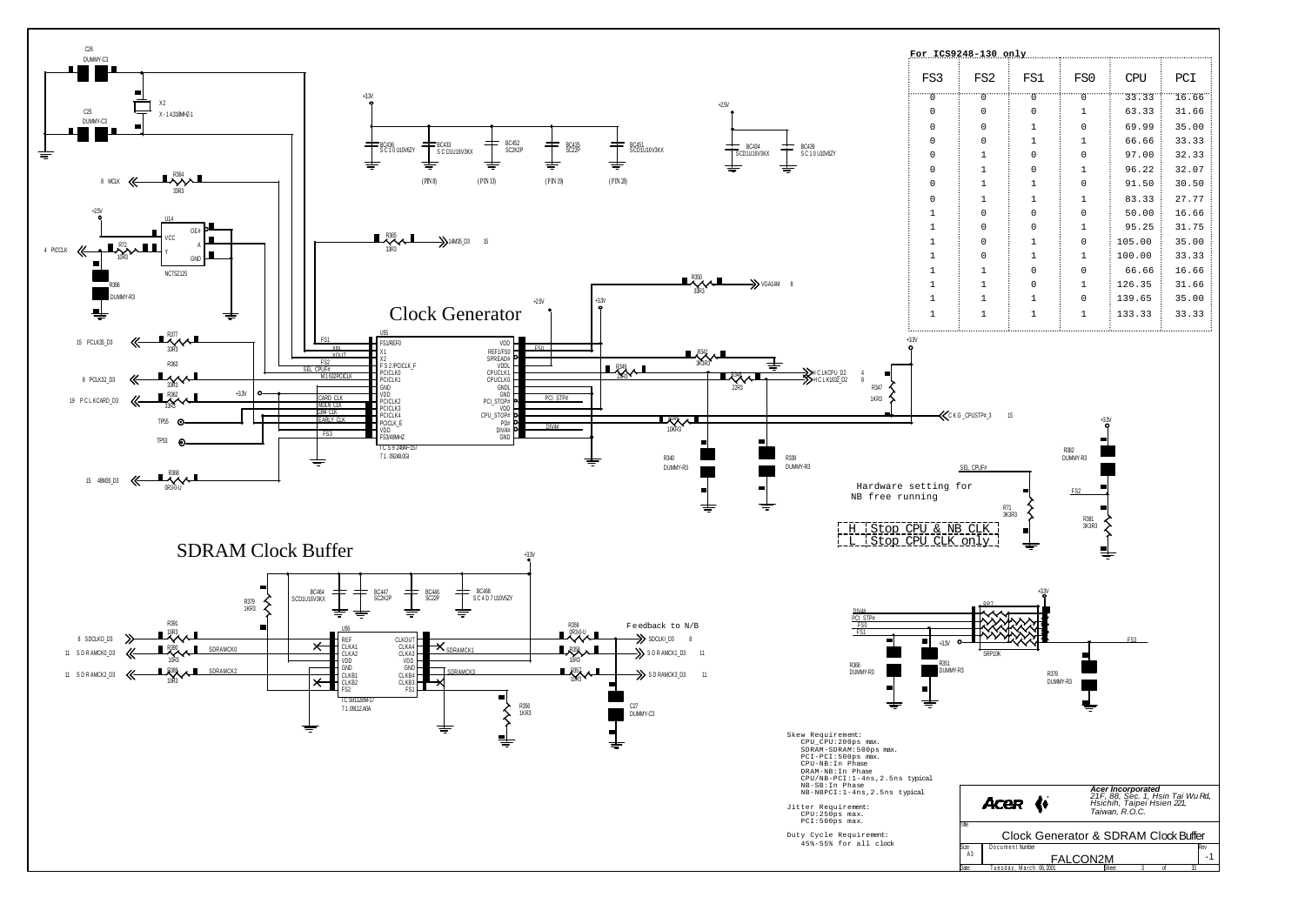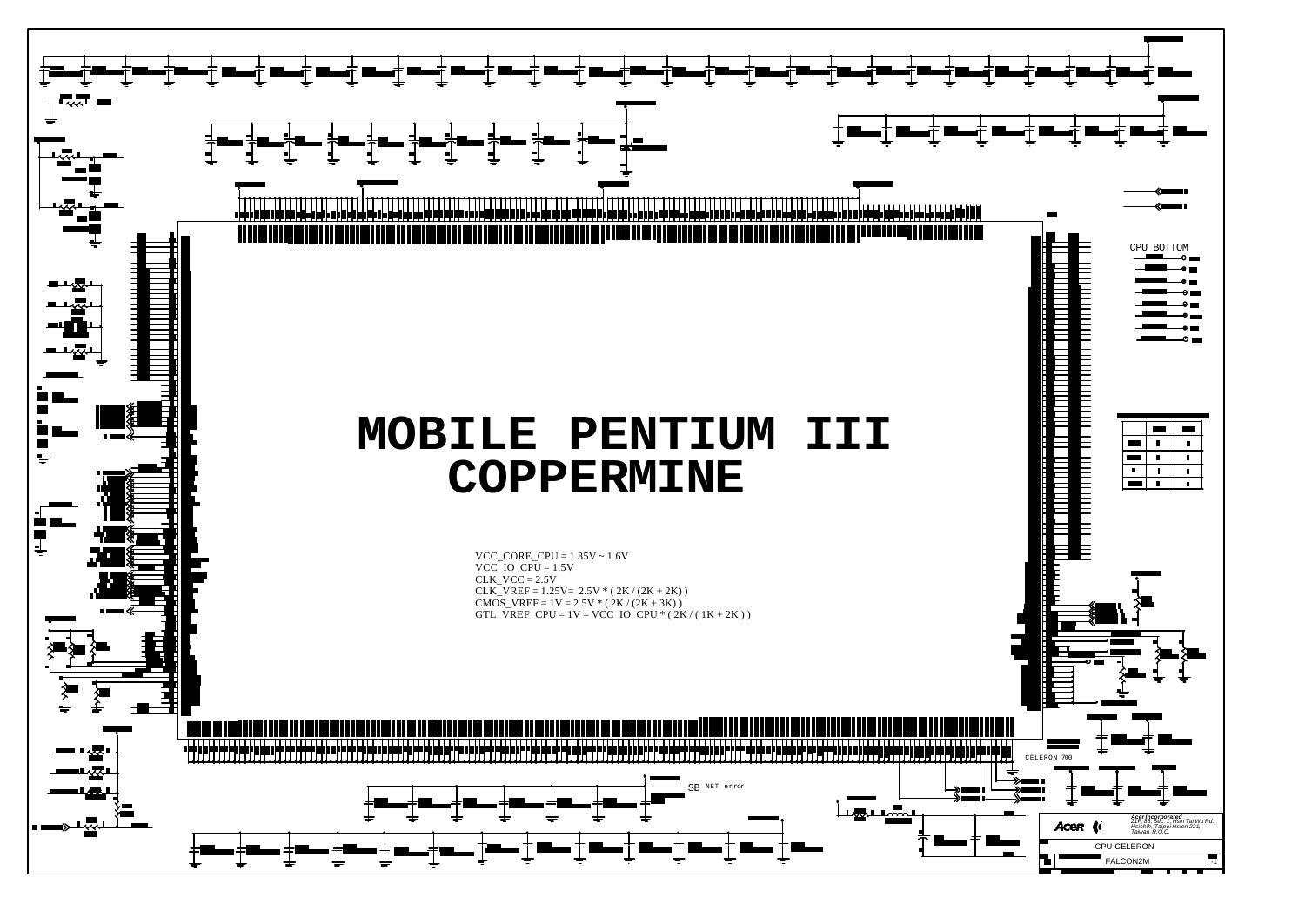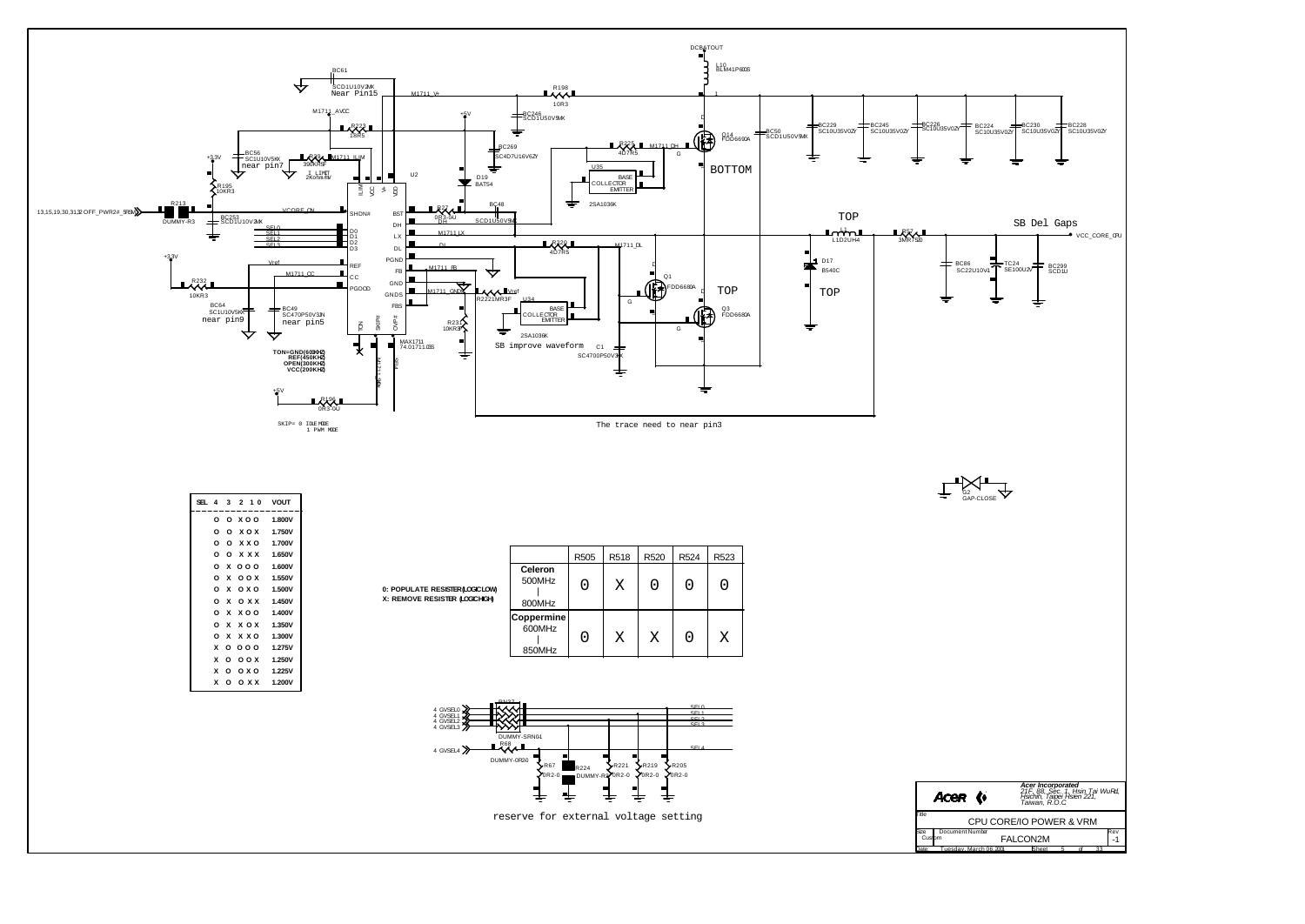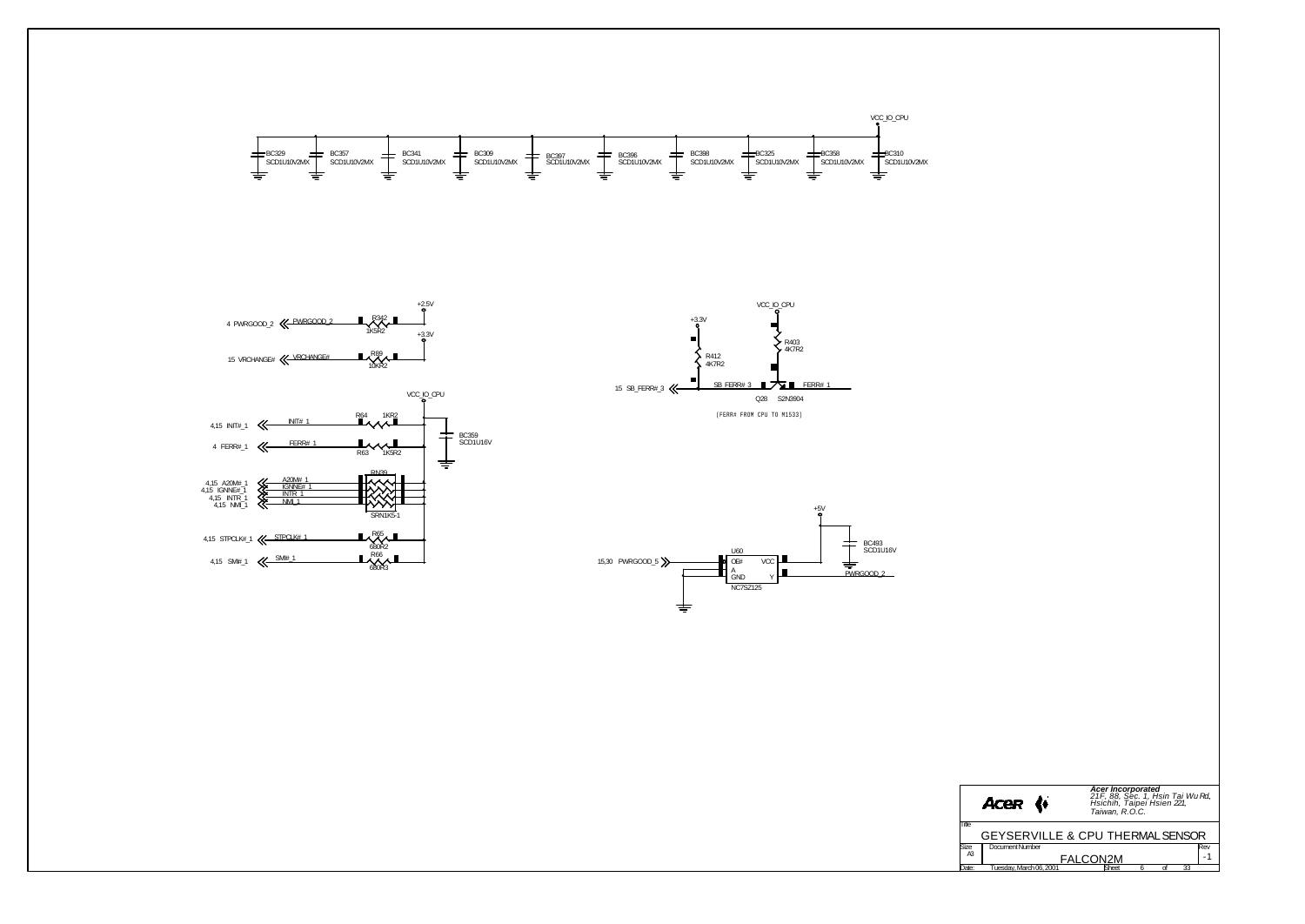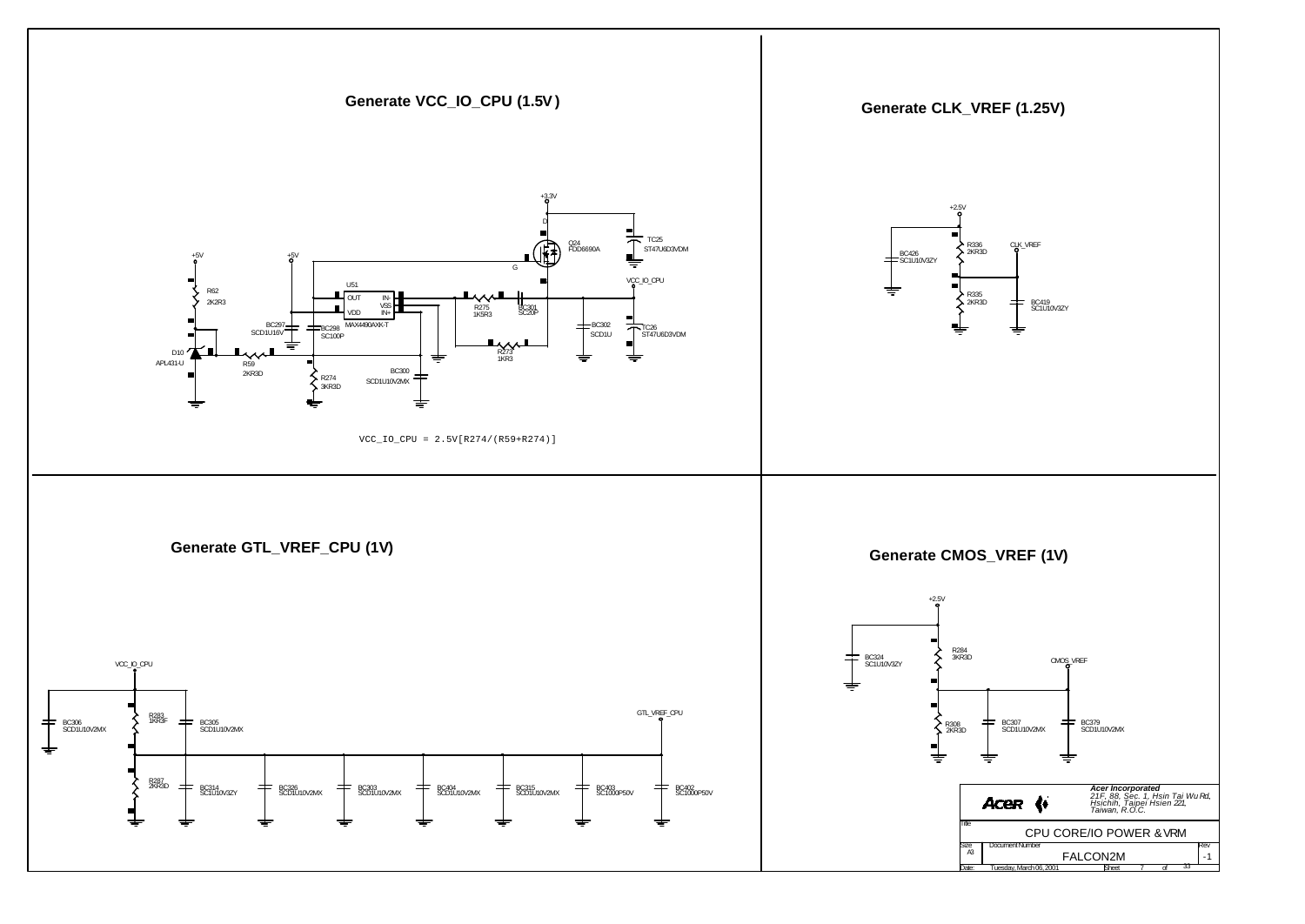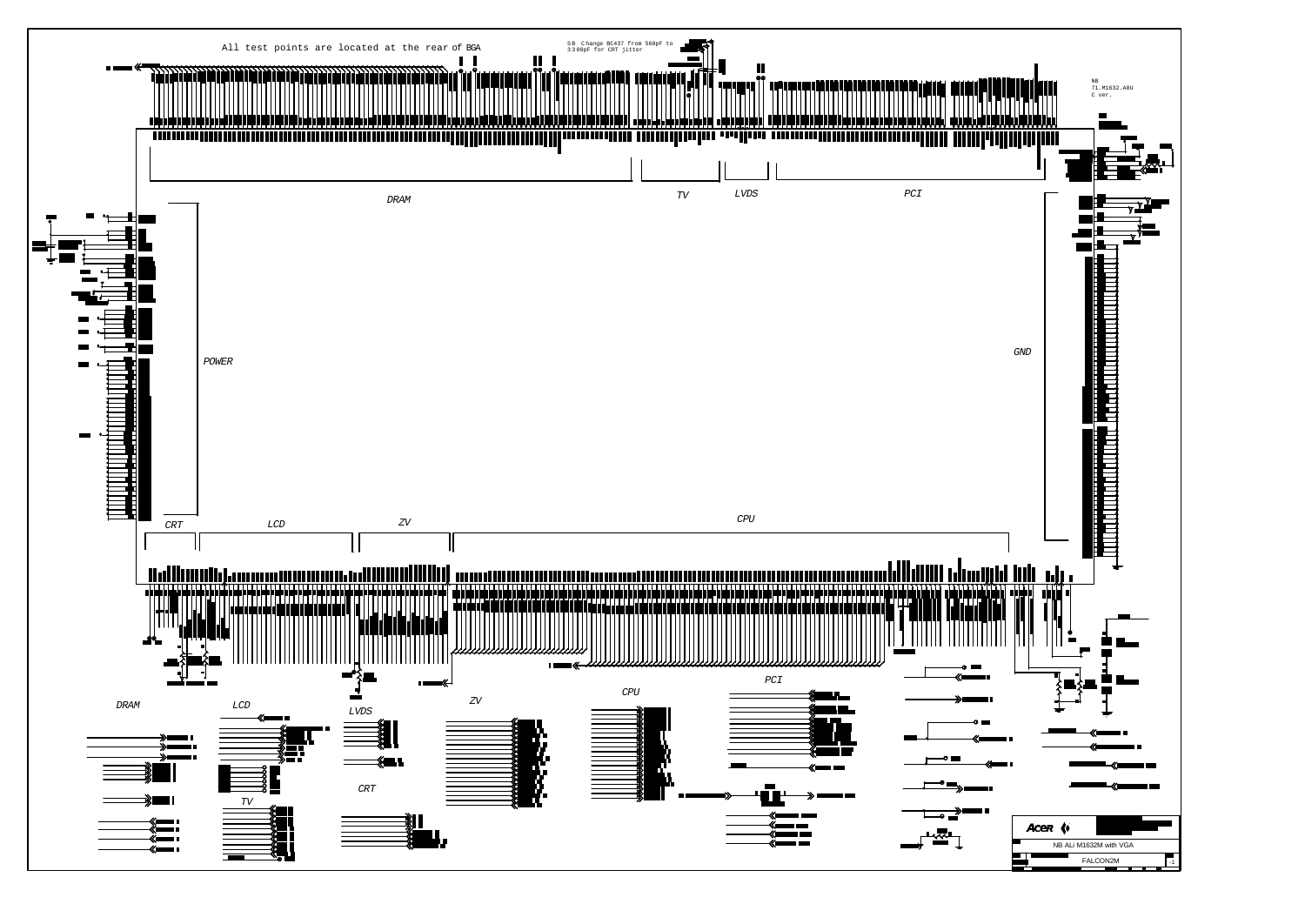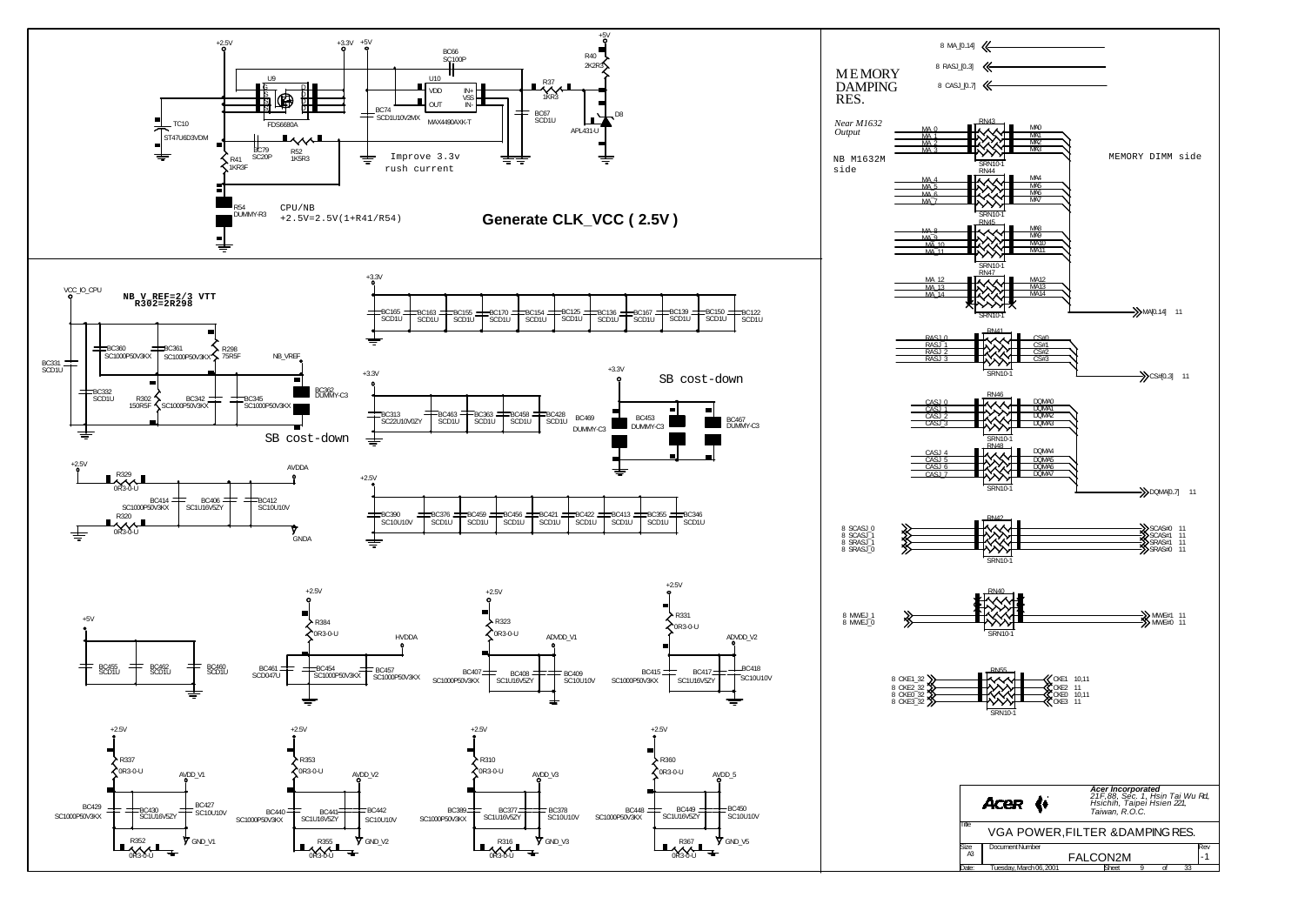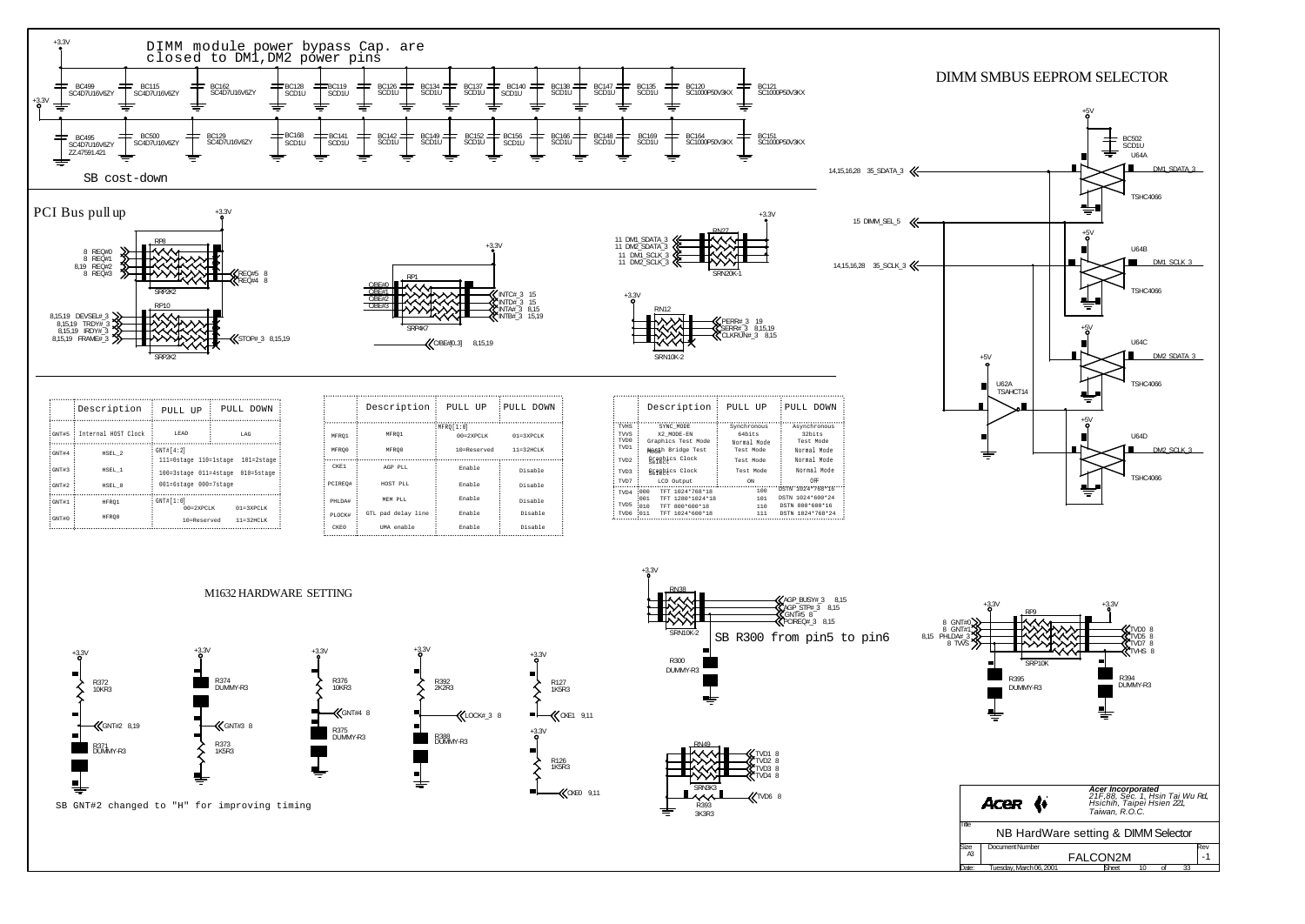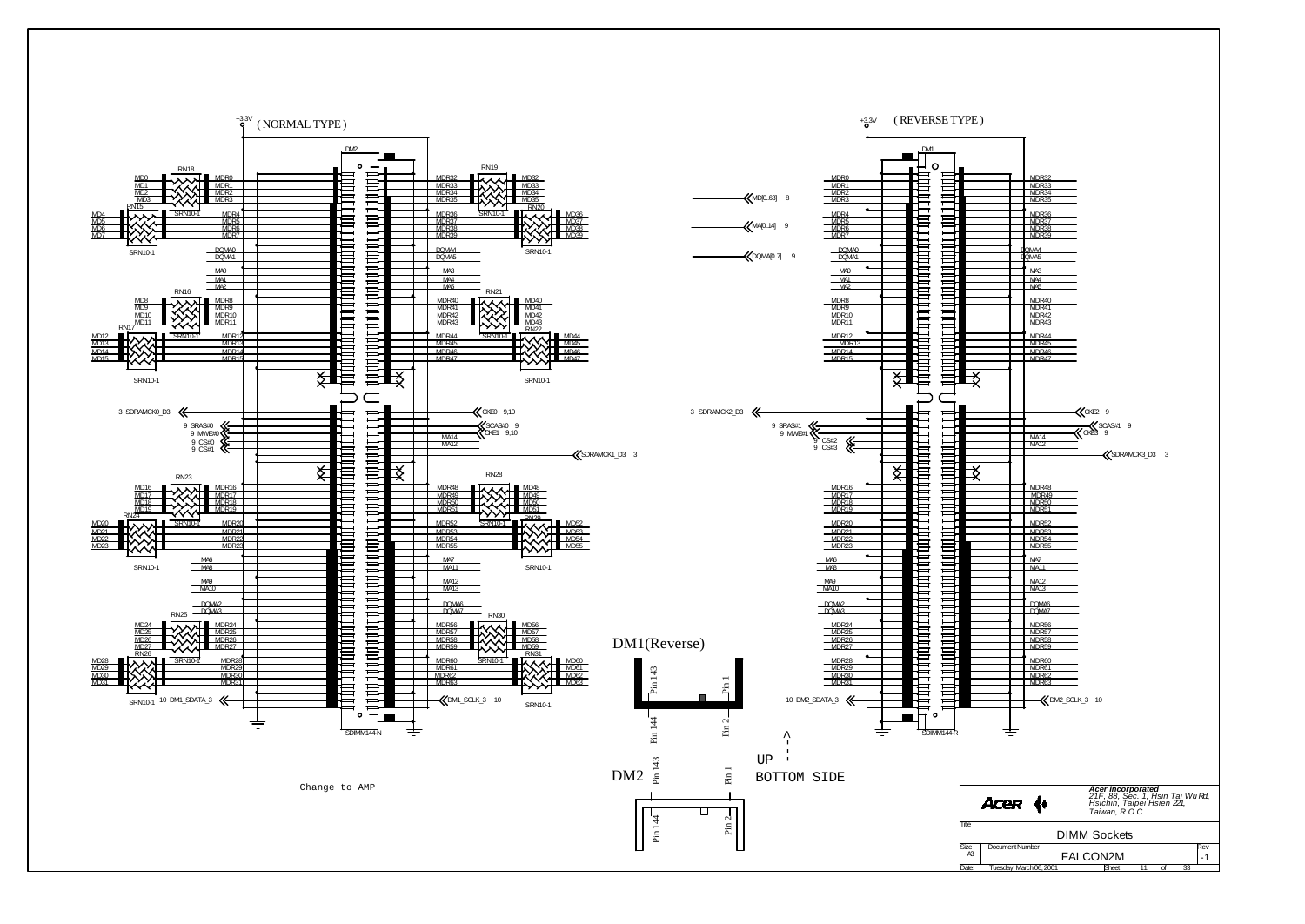|   |  |          |         |          |                                    | Acer (                                                      | <b>Acer Incorporated</b><br>21F, 88, Sec. 1, Hsin Tai Wu Rd,<br>Hsichih, Taipei Hsien 221,<br>Taiwan, R.O.C. |
|---|--|----------|---------|----------|------------------------------------|-------------------------------------------------------------|--------------------------------------------------------------------------------------------------------------|
|   |  |          |         |          |                                    | Without TV Function                                         |                                                                                                              |
| A |  | <b>B</b> | $\circ$ | <b>D</b> | $\frac{\text{Size}}{\mathcal{A}3}$ | Document Number<br>FALCON2M<br>Date: Monday, March 05, 2001 | Rev<br>$-1$<br>Expect 12 of 33                                                                               |
|   |  |          |         |          |                                    |                                                             |                                                                                                              |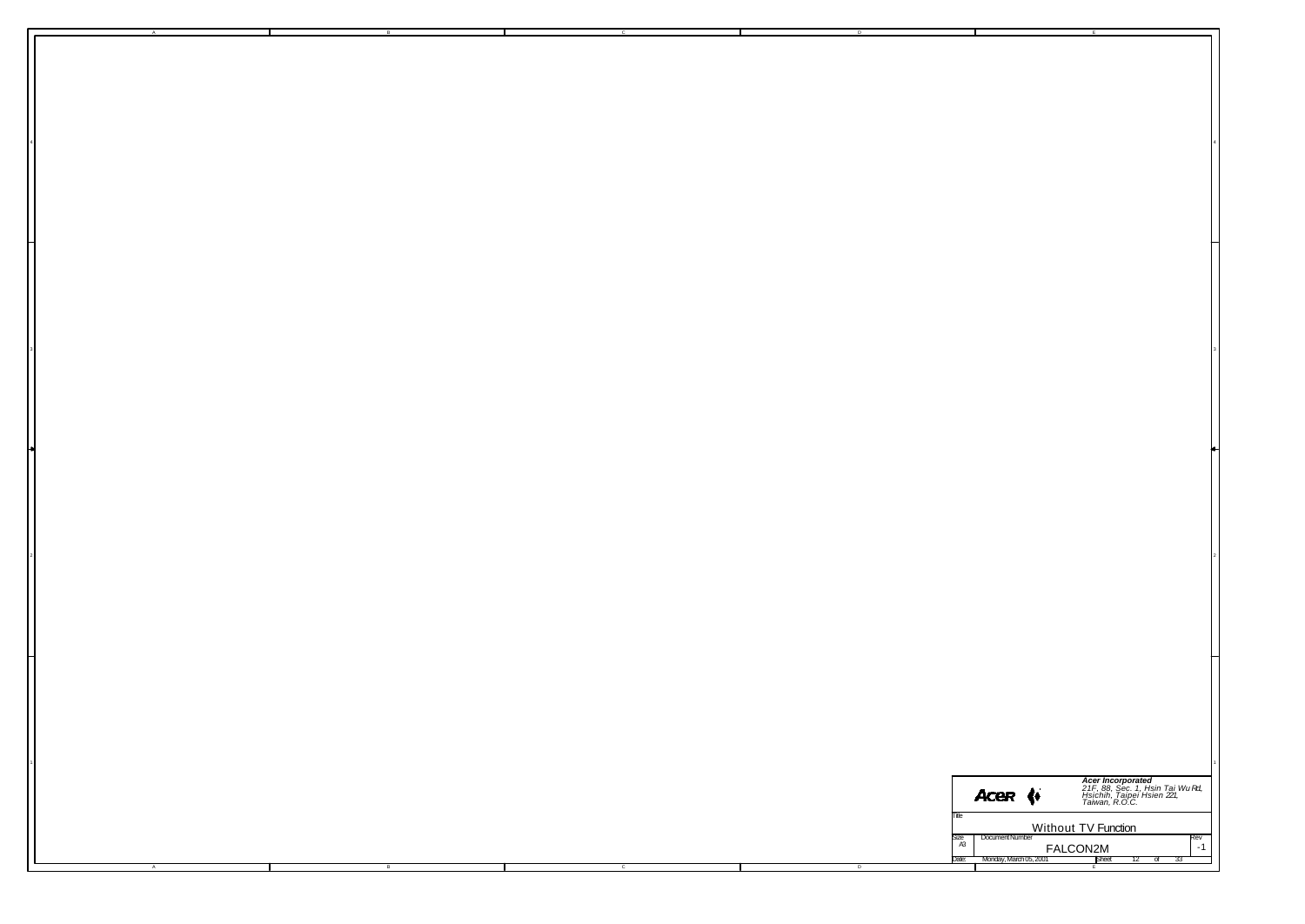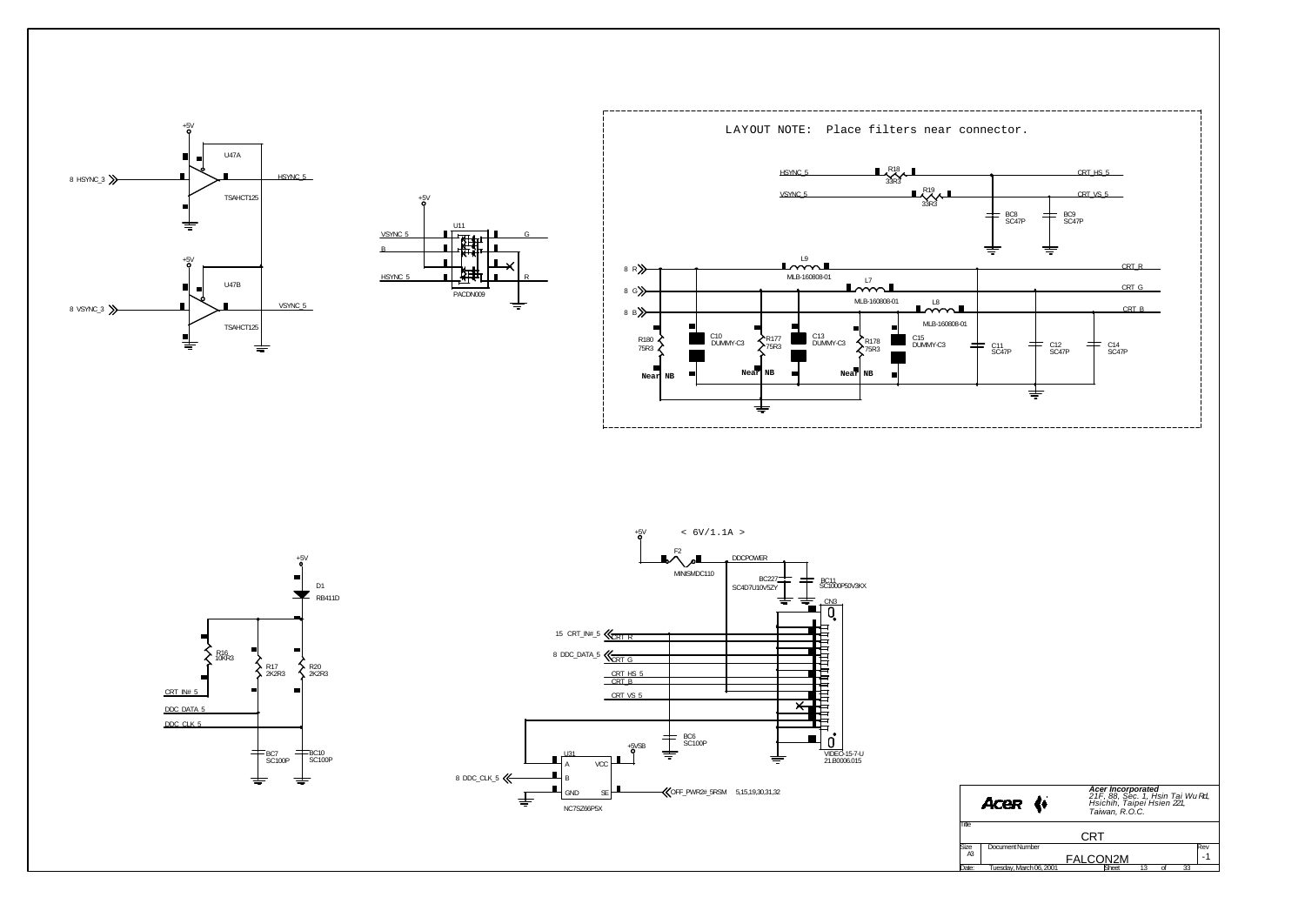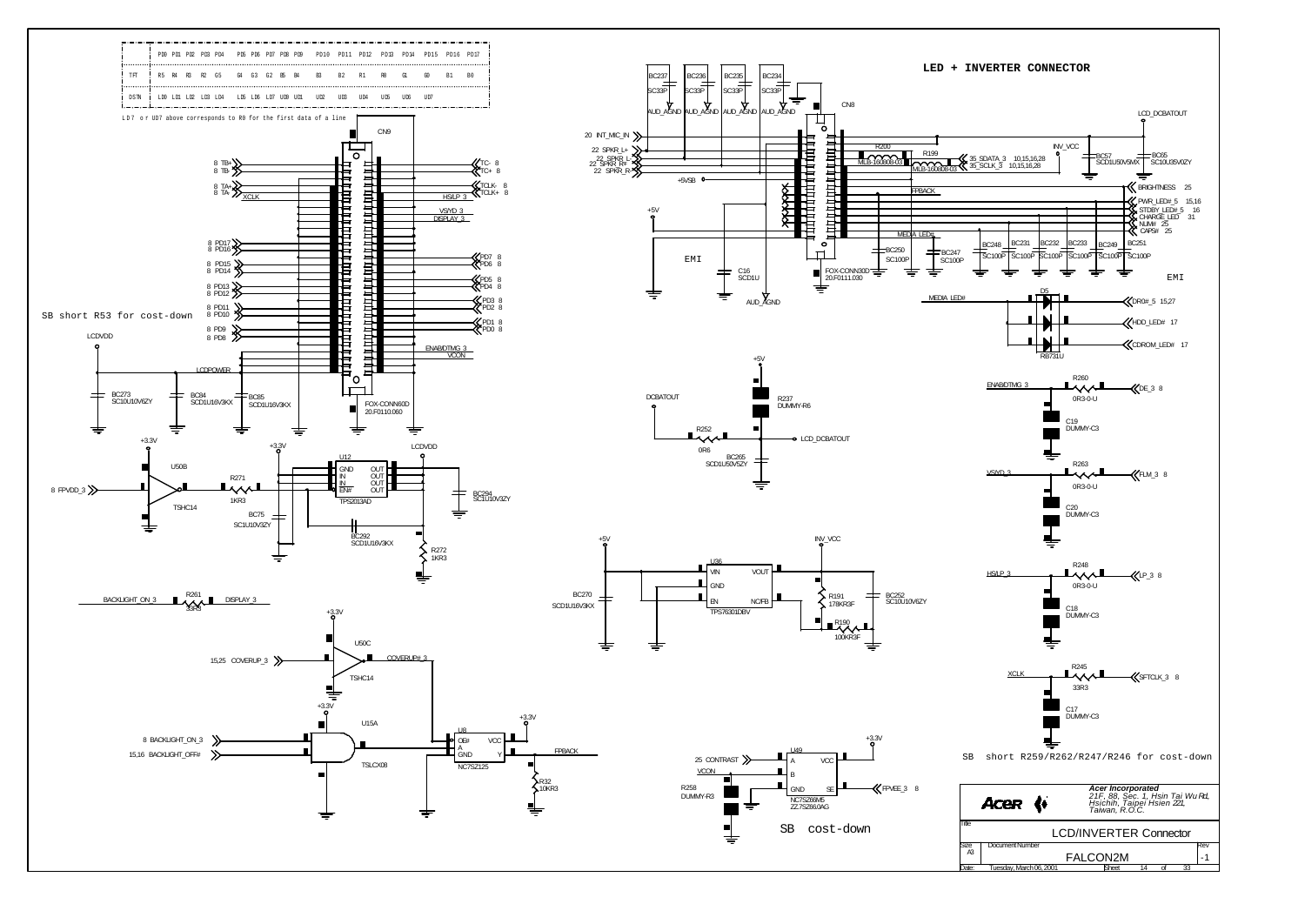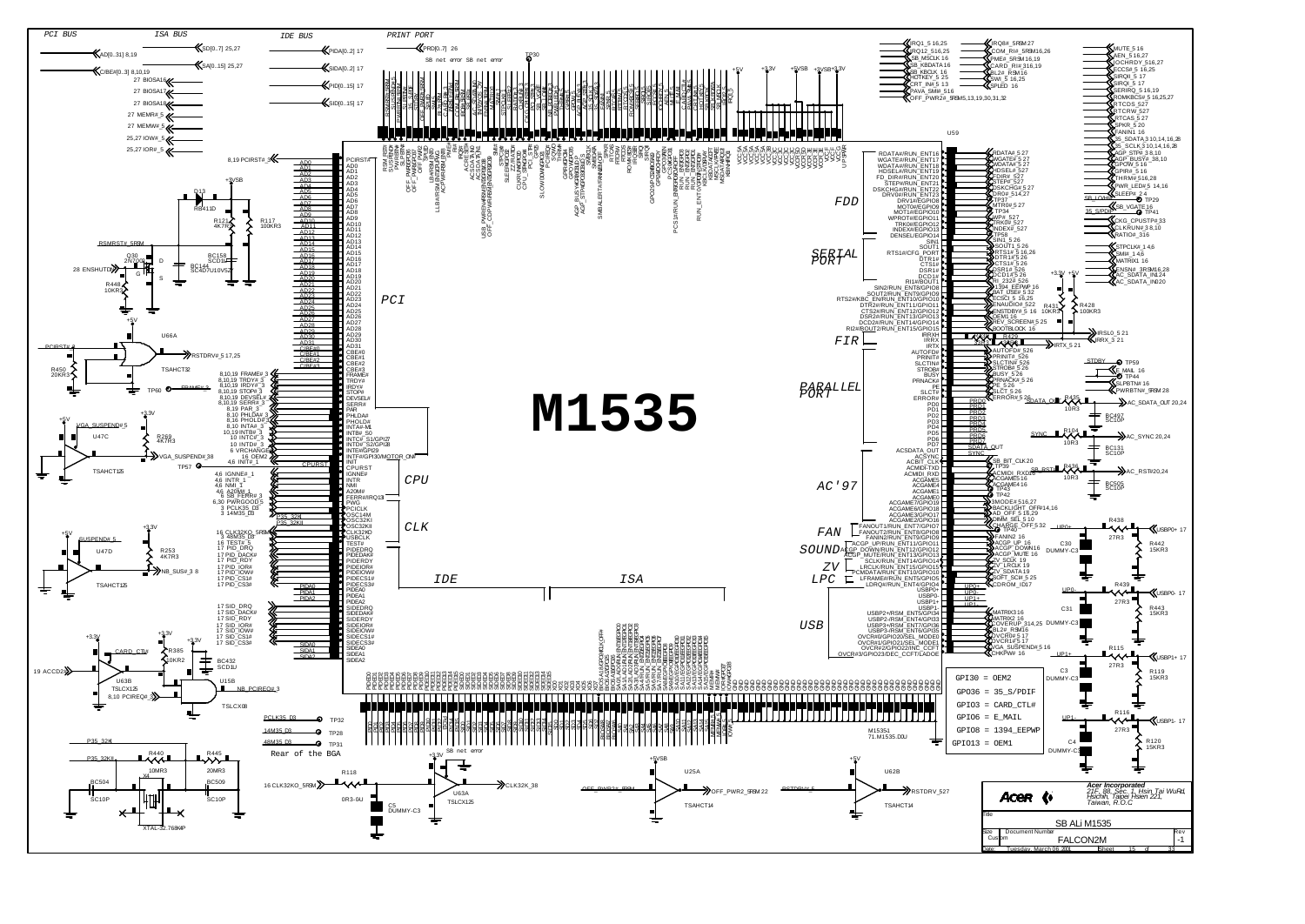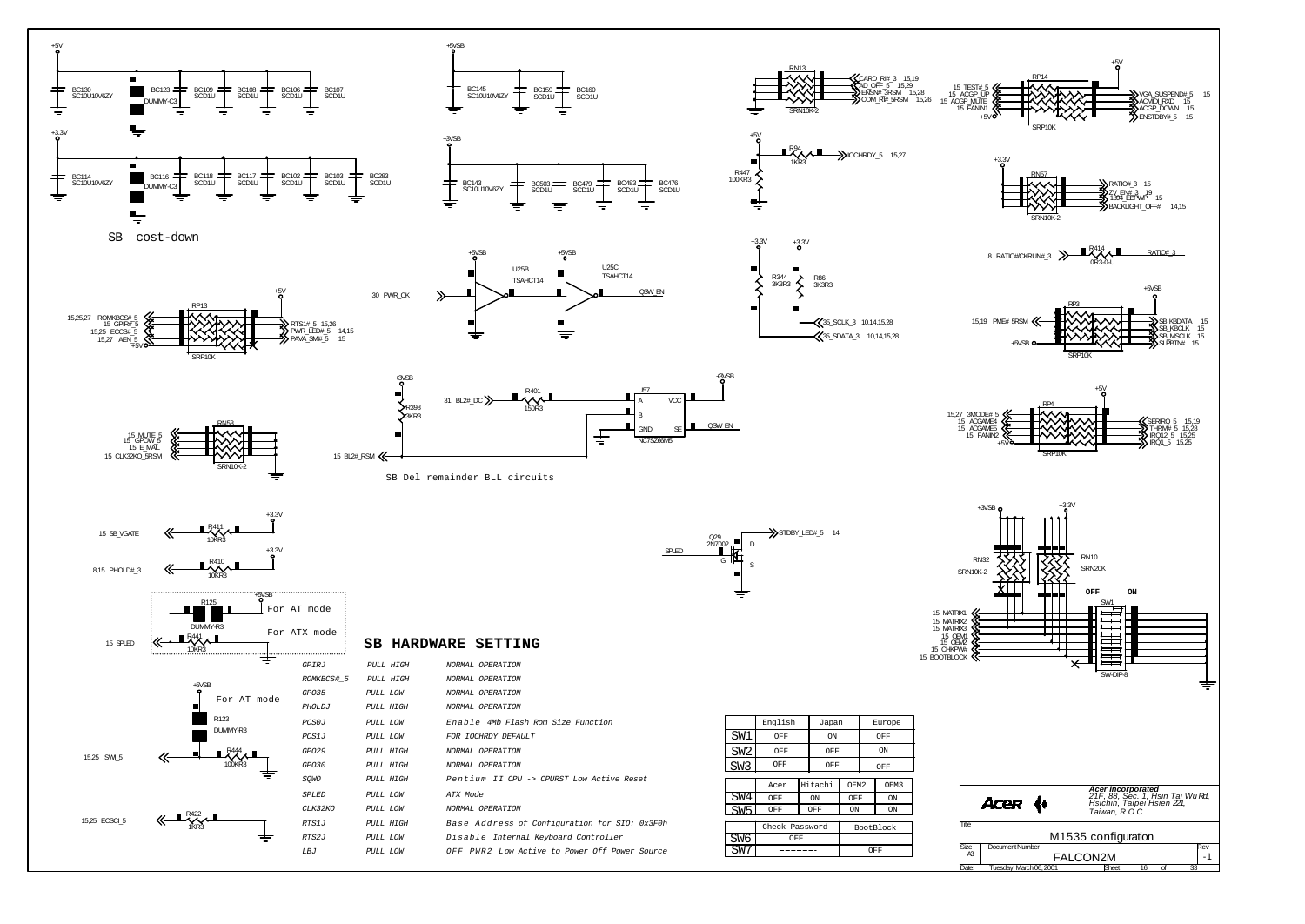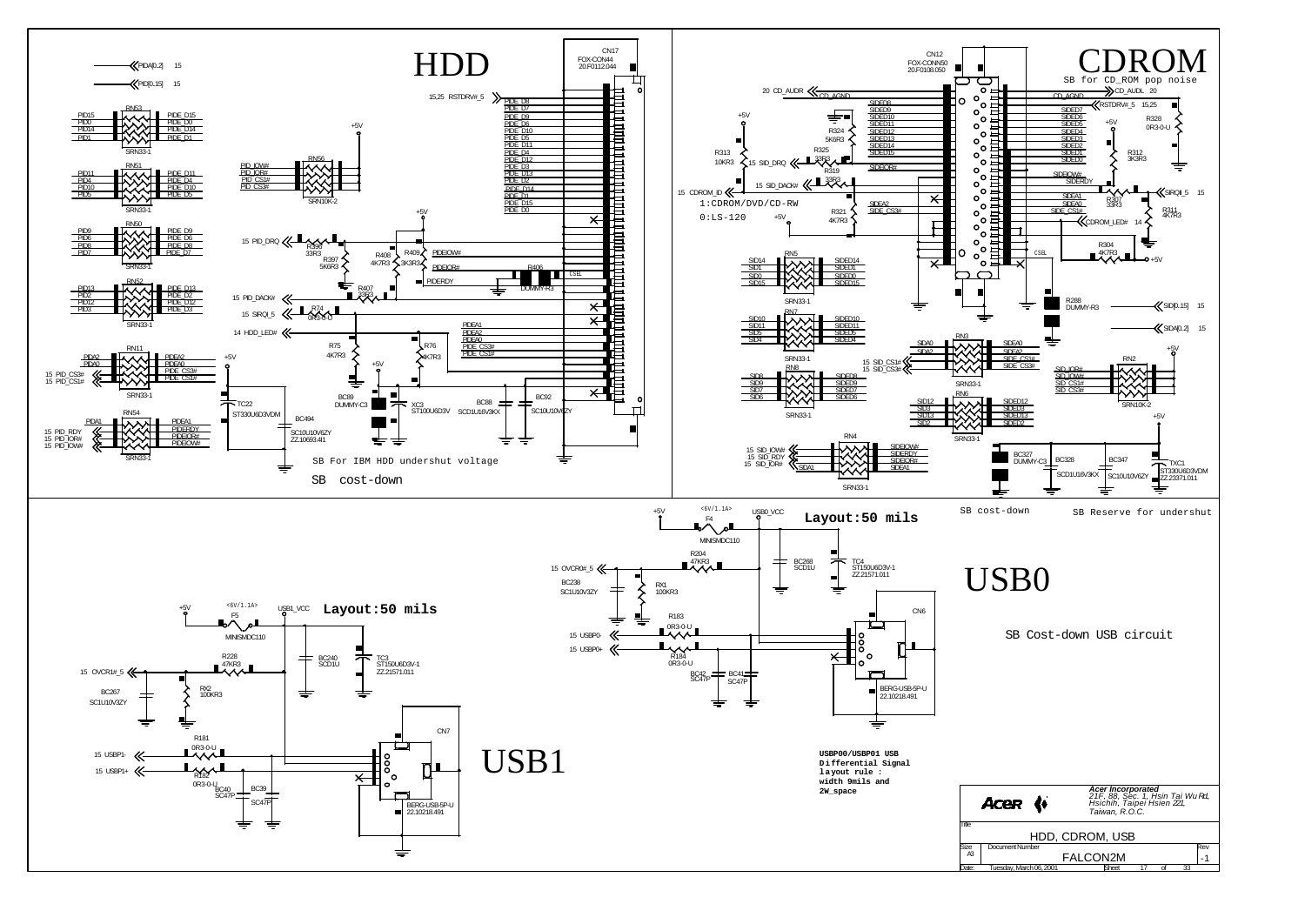|  |  |            | Acer (+         | <b>Acer Incorporated</b><br>21F, 88, Sec. 1, Hsin Tai Wu Rd,<br>Hsichih, Taipei Hsien 221,<br>Taiwan, R.O.C. |
|--|--|------------|-----------------|--------------------------------------------------------------------------------------------------------------|
|  |  |            |                 | Without CD-Player Function                                                                                   |
|  |  |            |                 |                                                                                                              |
|  |  | Size<br>A3 | Document Number | Rev<br>FALCON2M                                                                                              |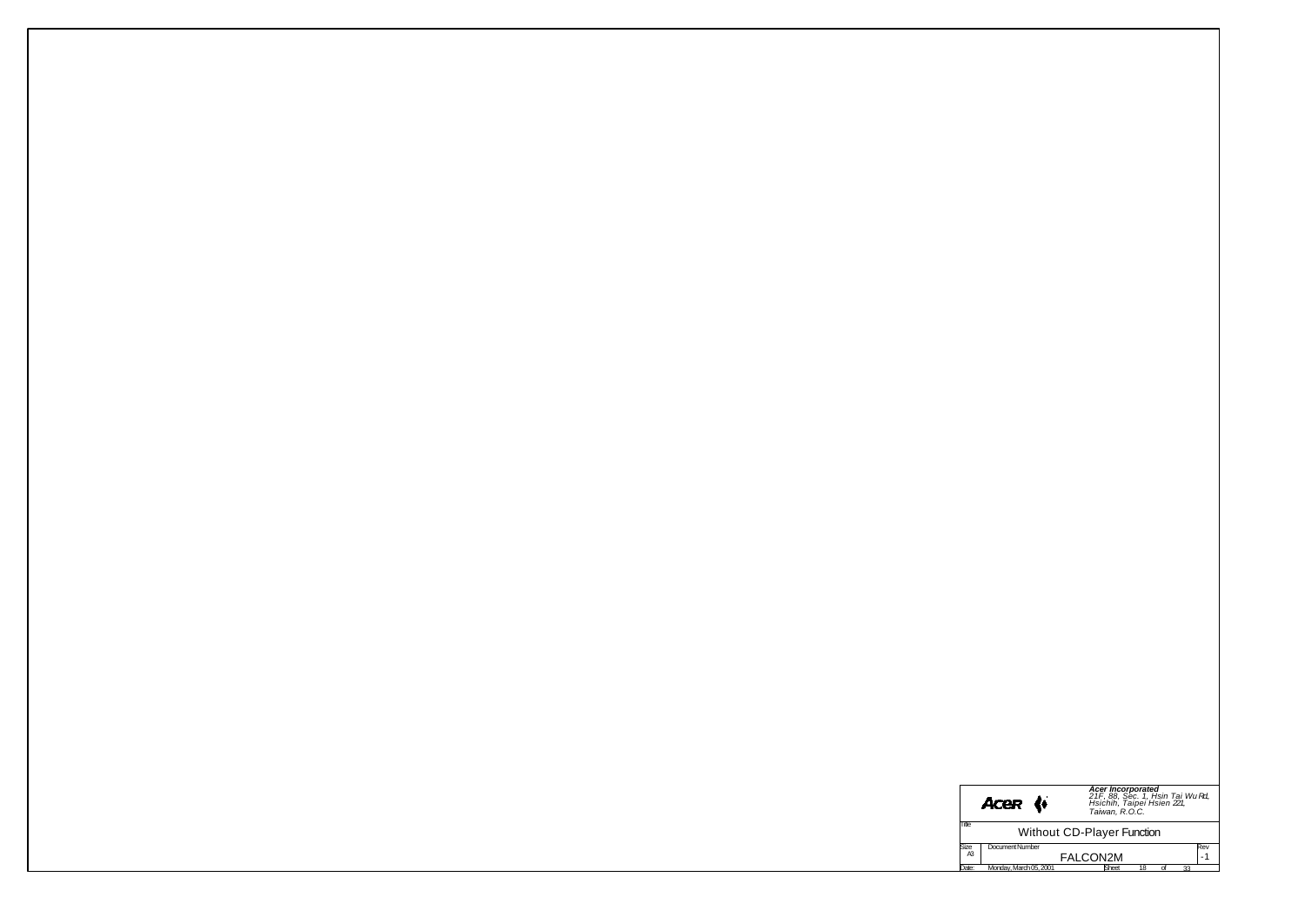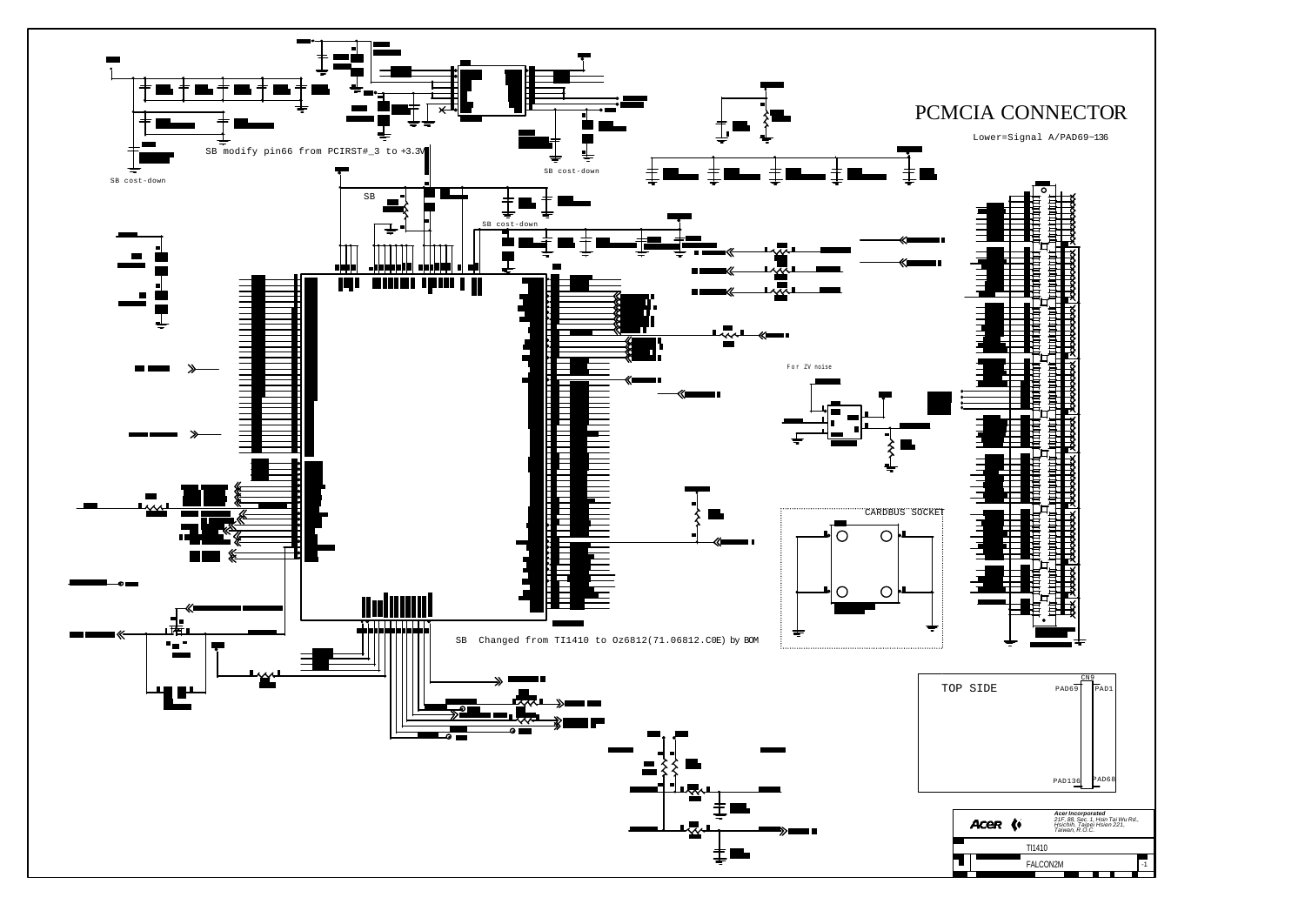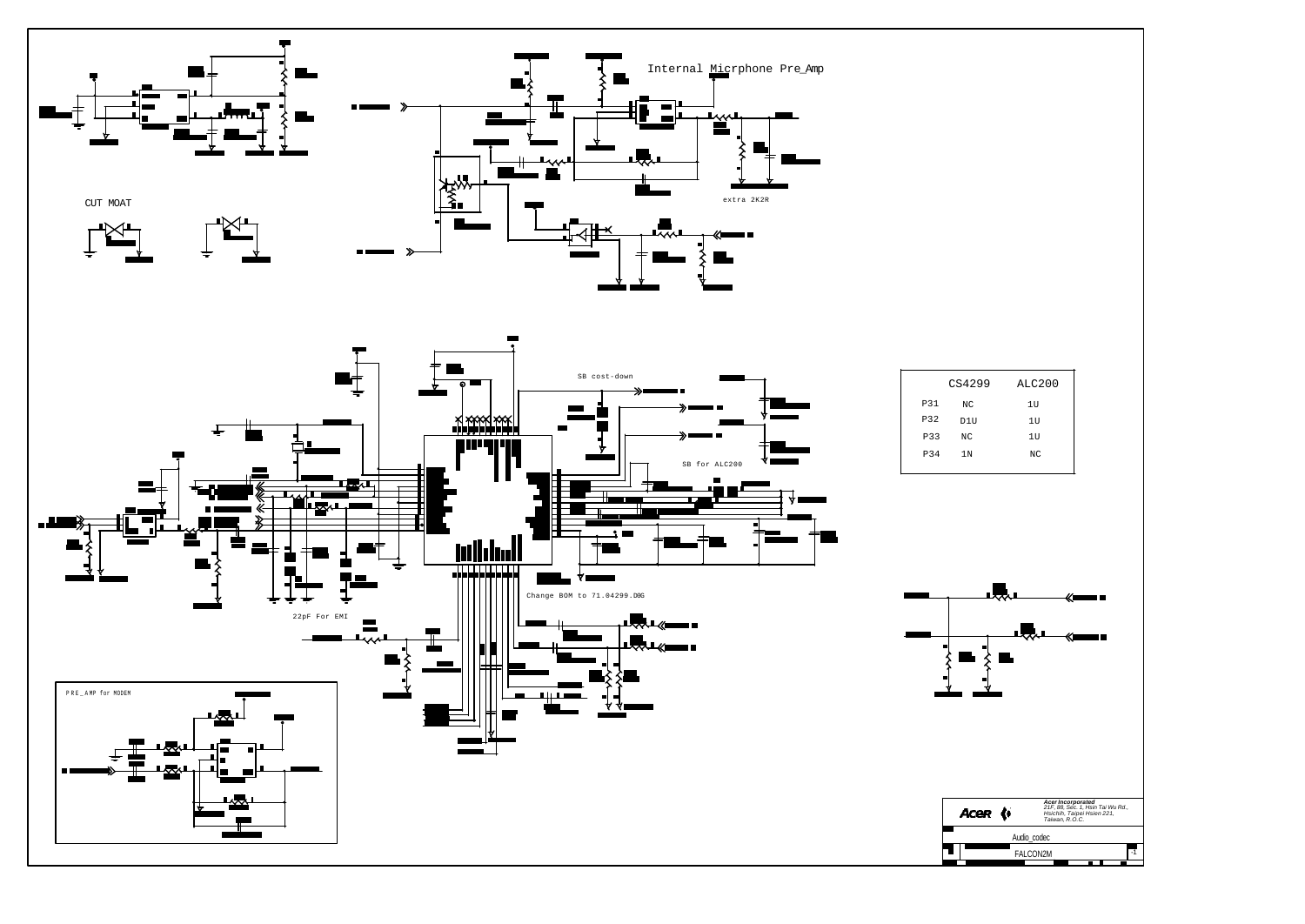











SA



CD+5VA

R465 51KR3





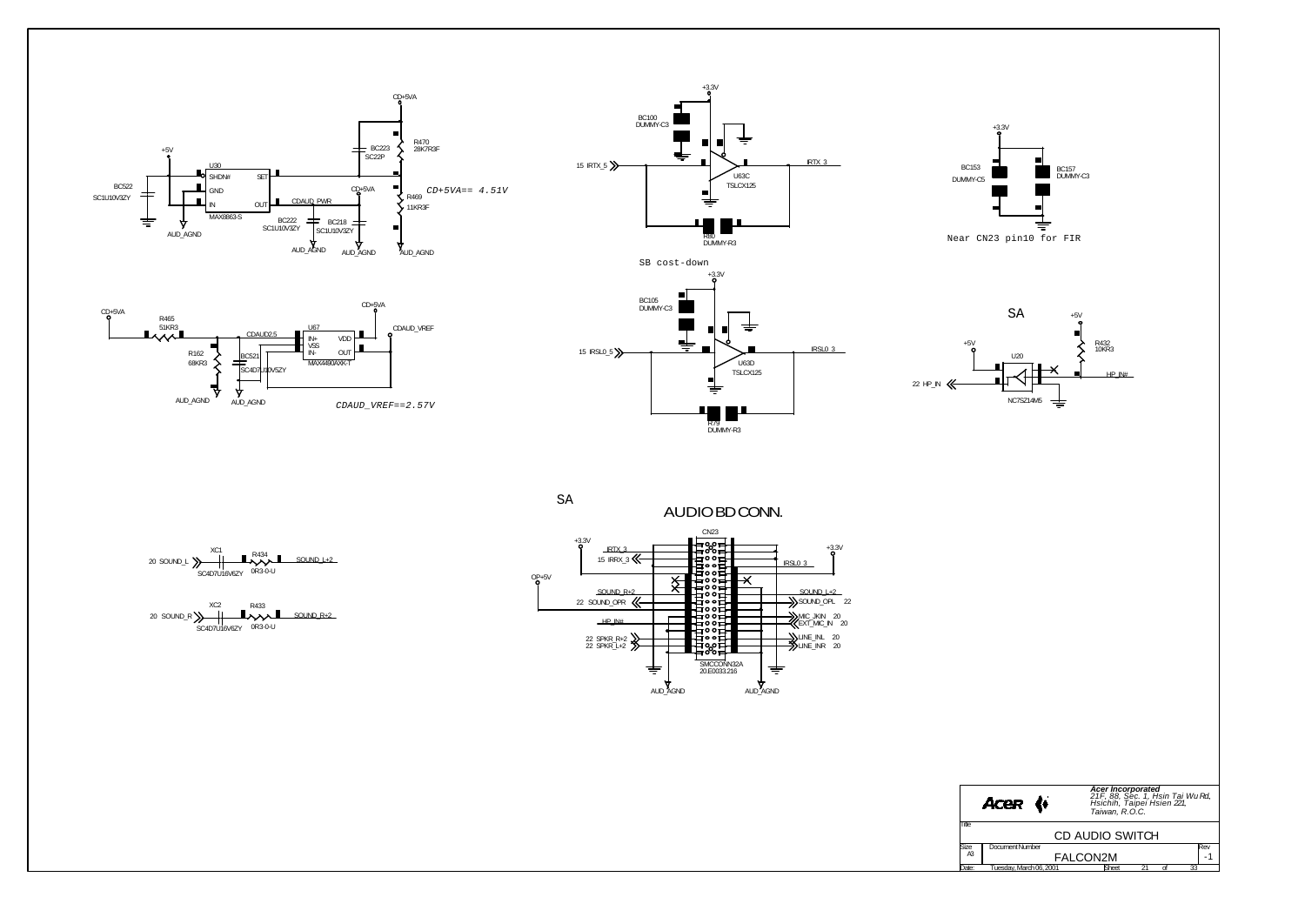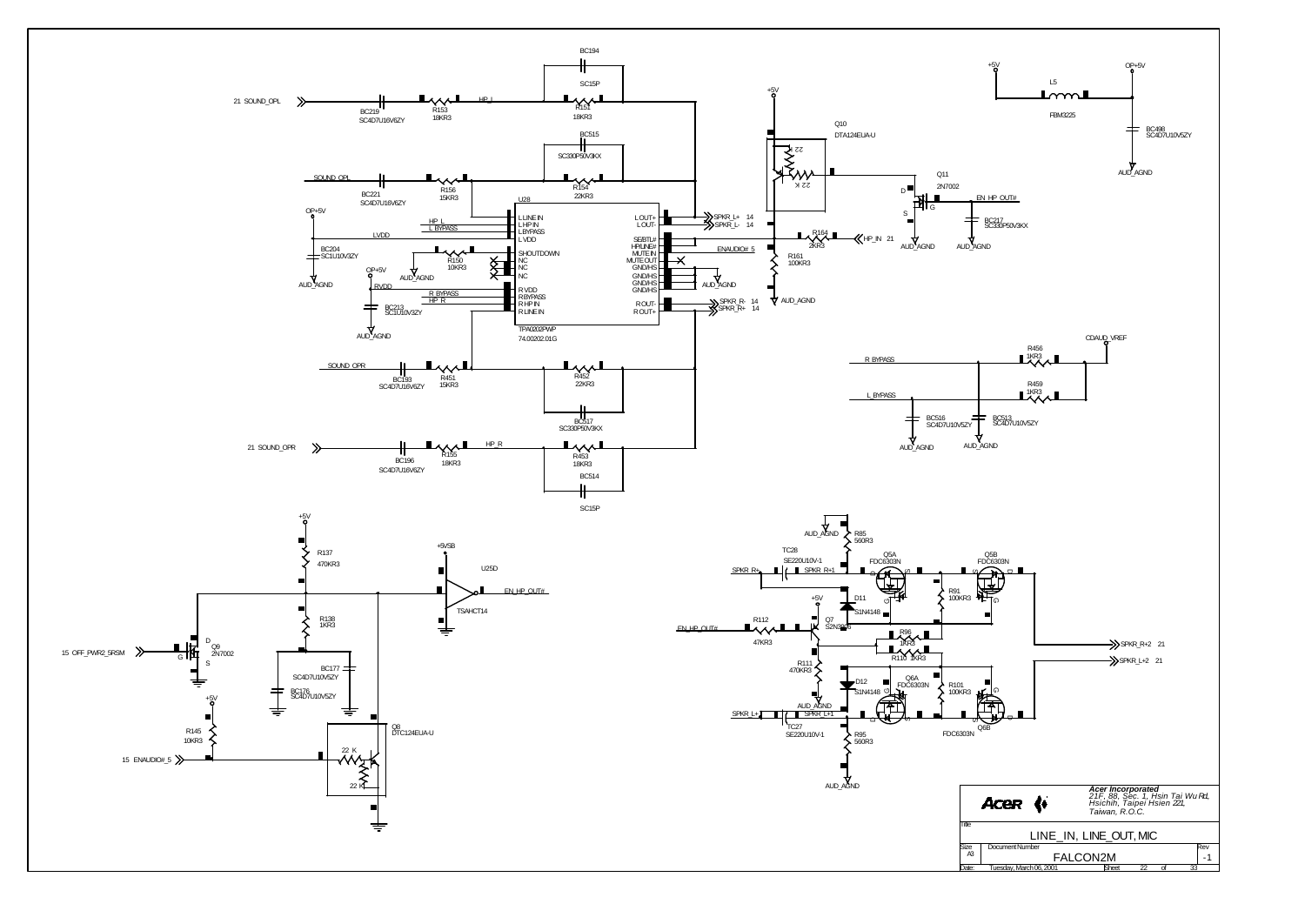|  |  |  |  |                                 | Acer (                             | <b>Acer Incorporated</b><br>21F, 88, Sec. 1, Hsin Tai Wu Rd,<br>Hsichih, Taipei Hsien 221,<br>Taiwan, R.O.C. |
|--|--|--|--|---------------------------------|------------------------------------|--------------------------------------------------------------------------------------------------------------|
|  |  |  |  |                                 |                                    |                                                                                                              |
|  |  |  |  | Title                           |                                    | Without TI 1394 Function                                                                                     |
|  |  |  |  | $\frac{\text{Size}}{\text{A3}}$ | Document Number                    | $r_{1}^{\text{Rev}}$                                                                                         |
|  |  |  |  |                                 |                                    |                                                                                                              |
|  |  |  |  | )ate:                           | FALCON2M<br>Monday, March 05, 2001 | Sheet                                                                                                        |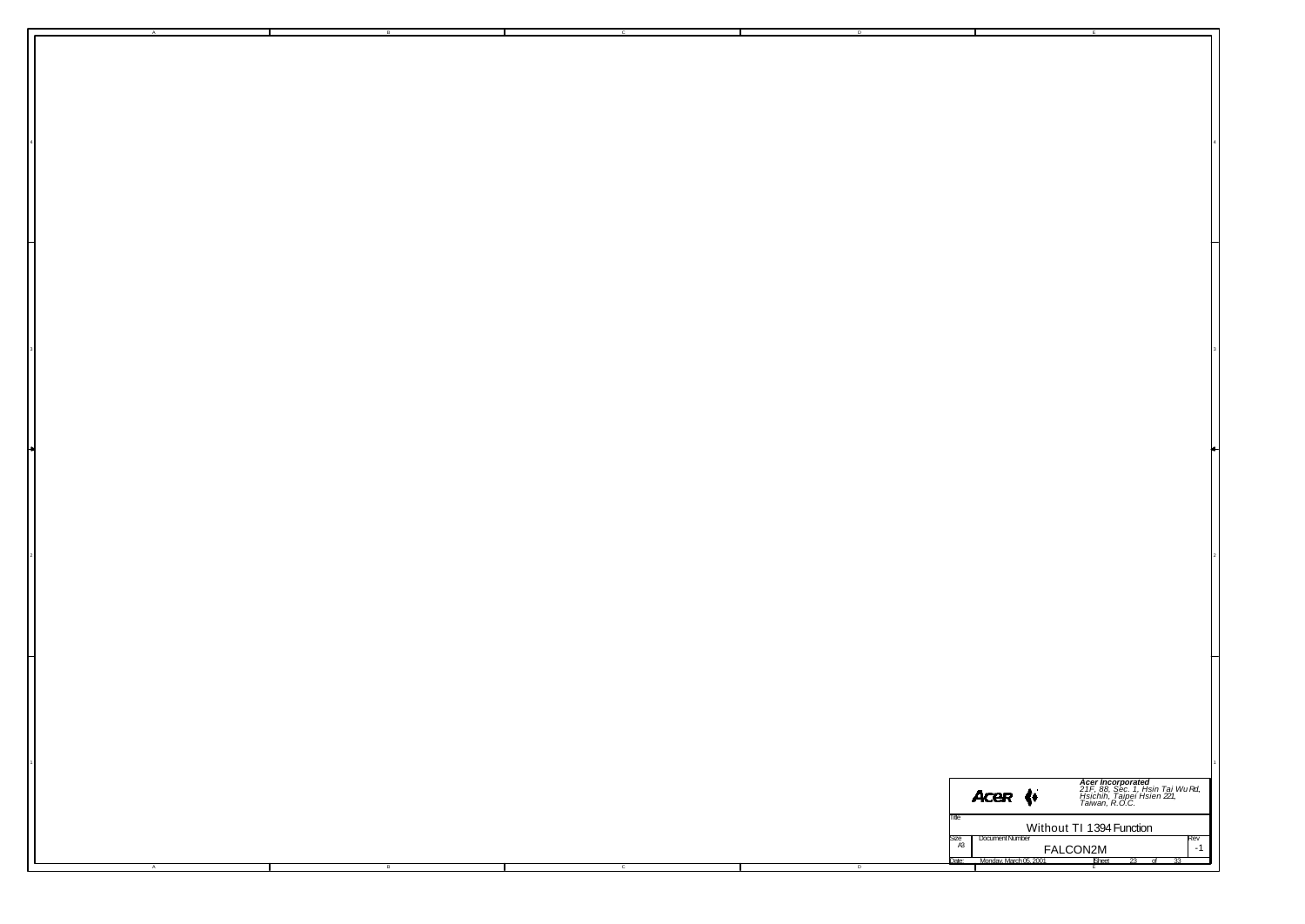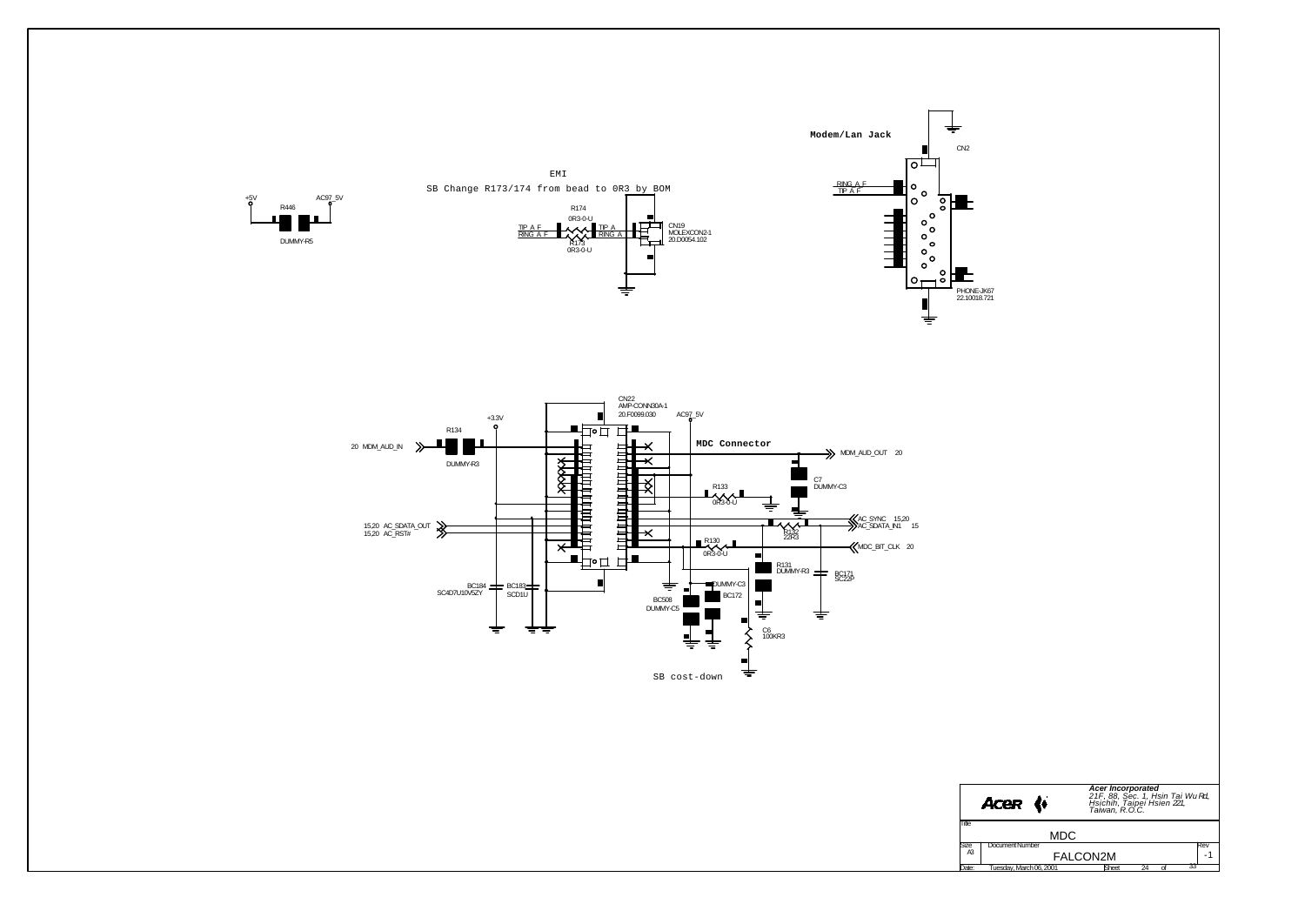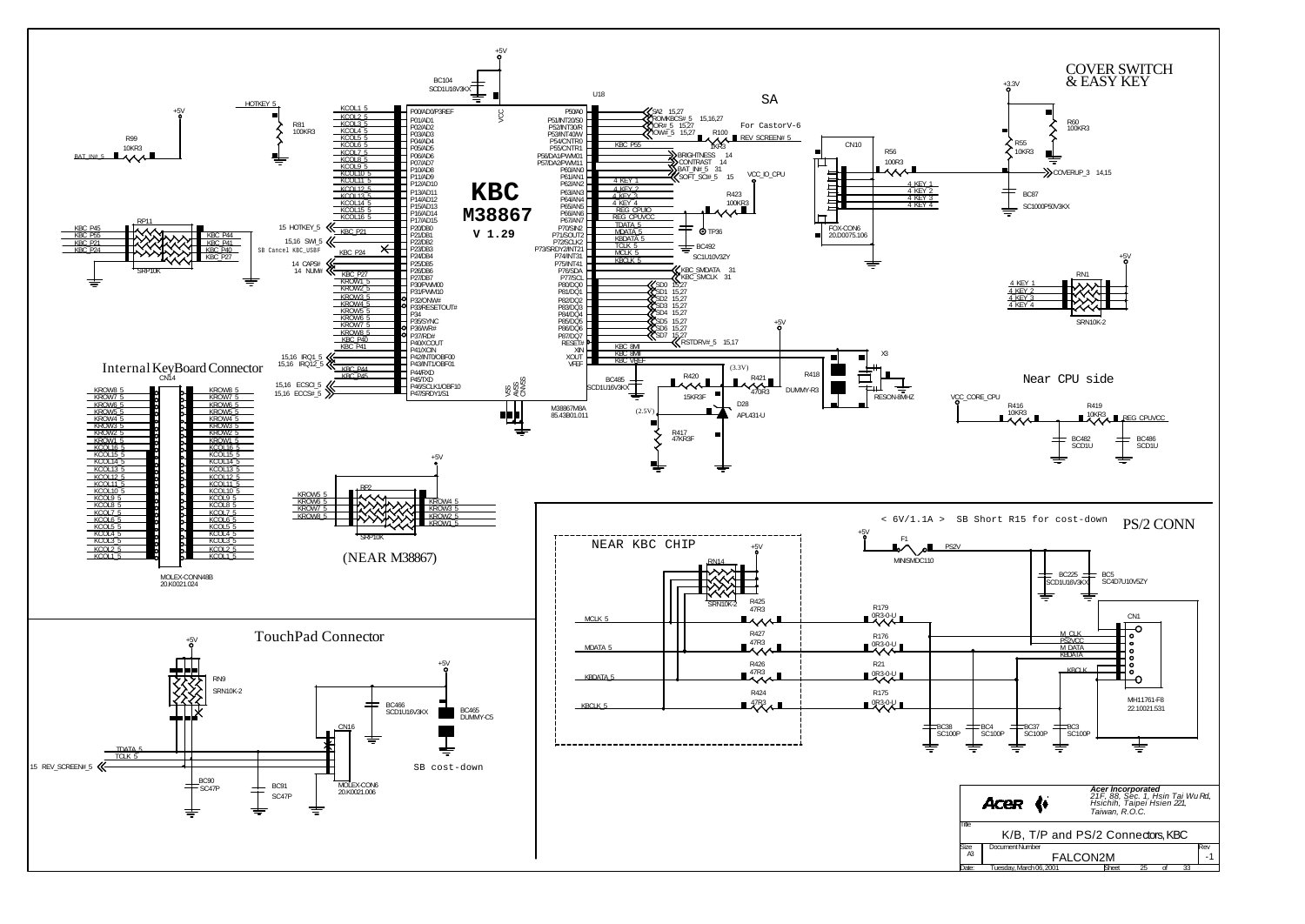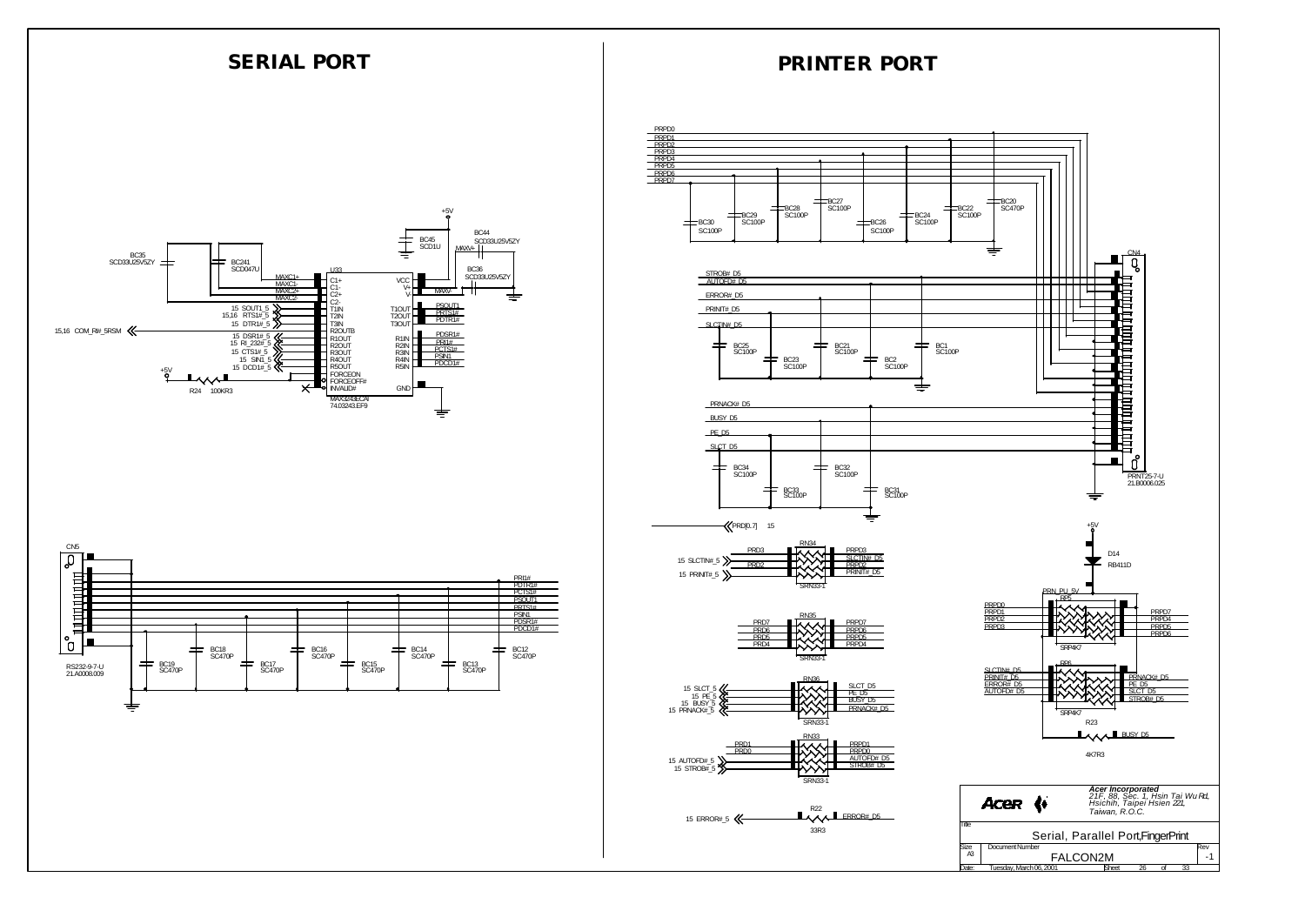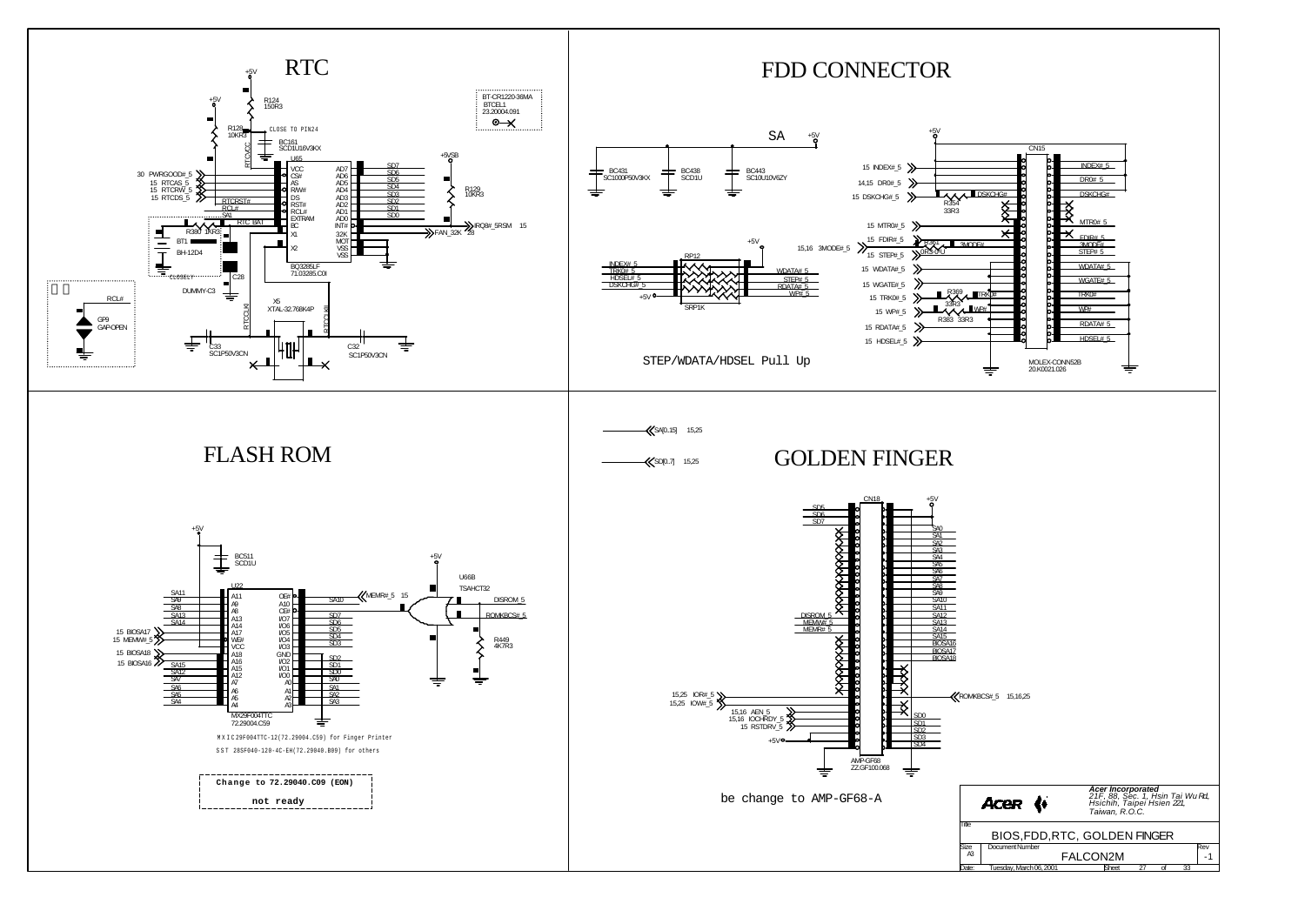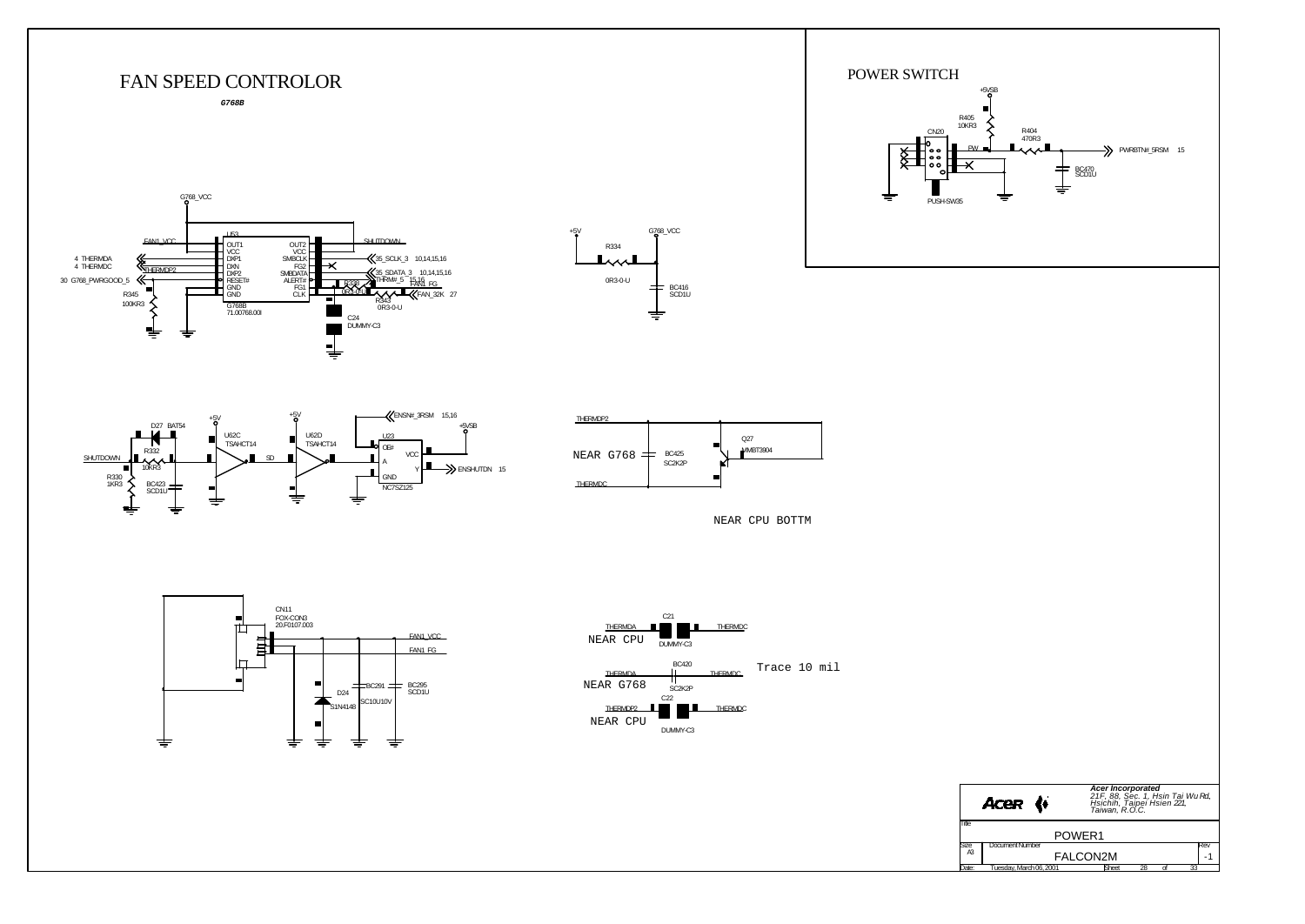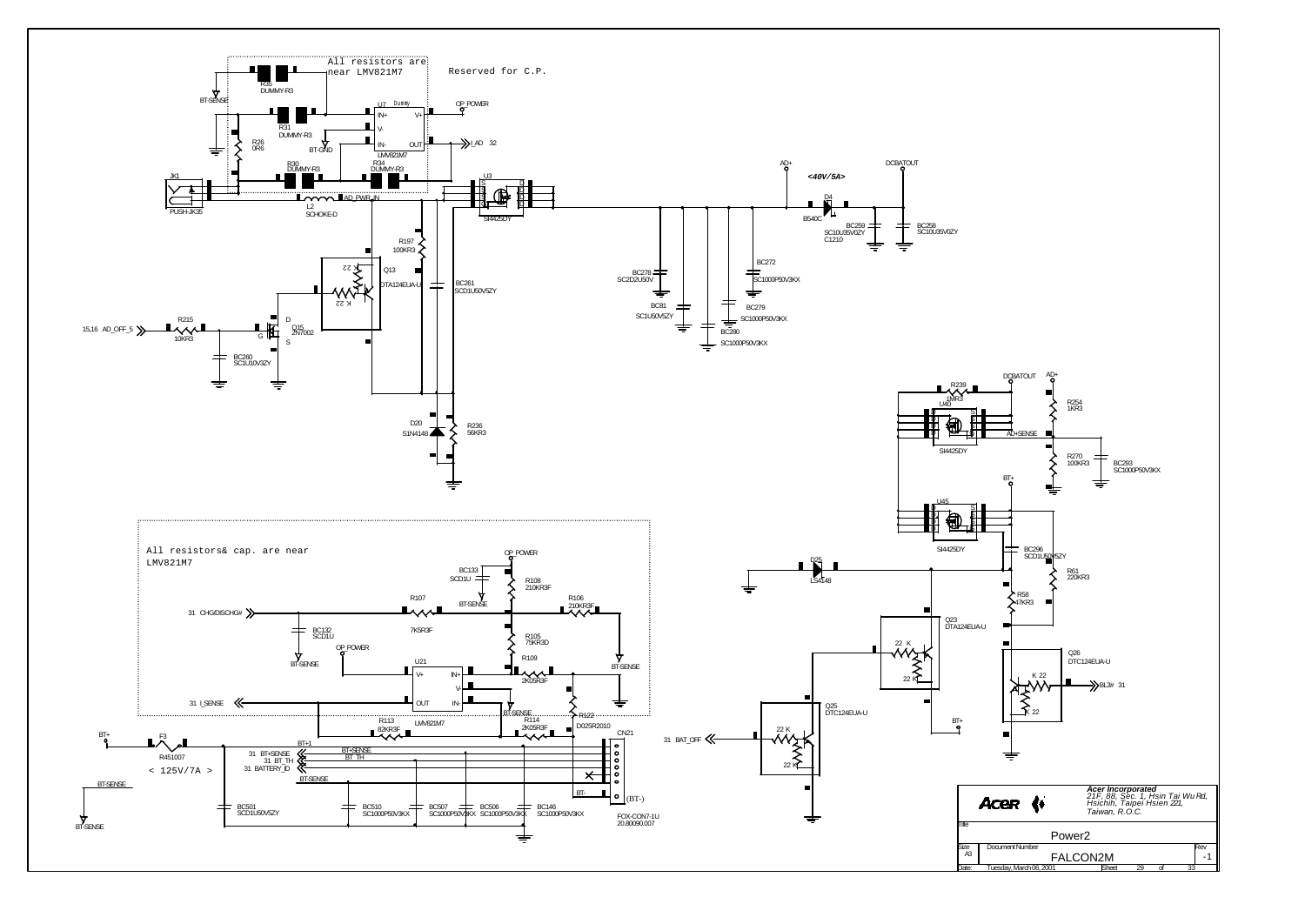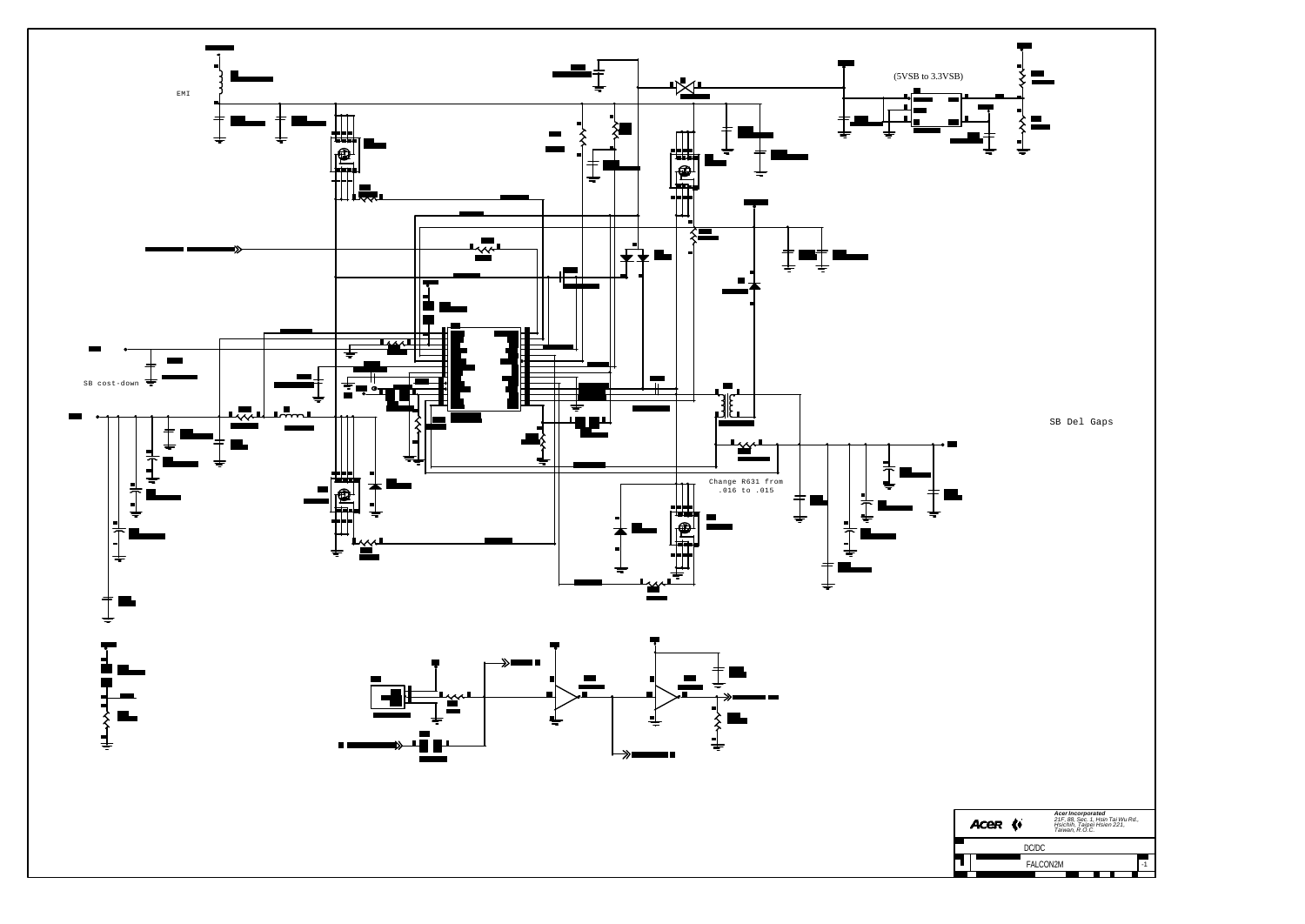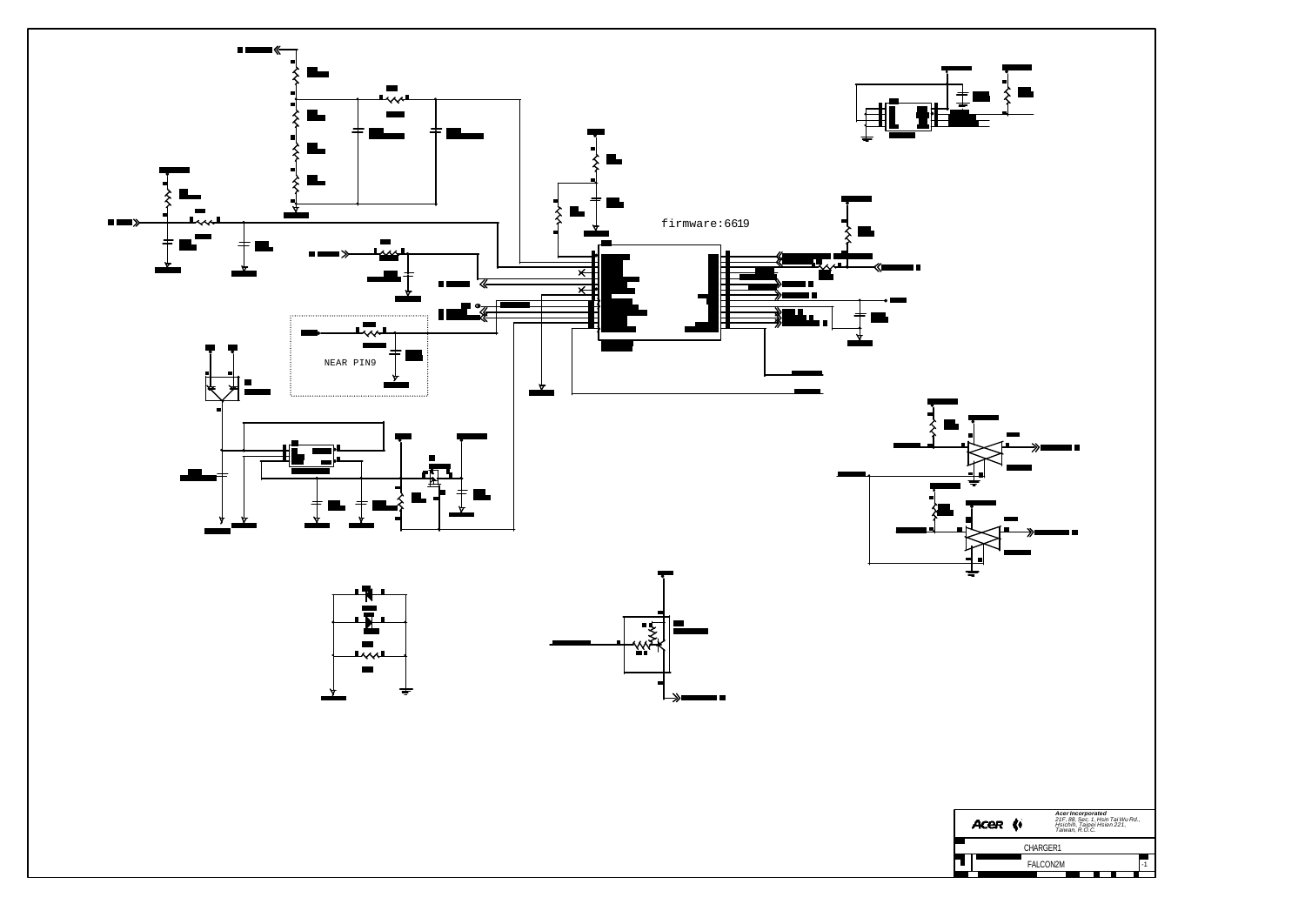